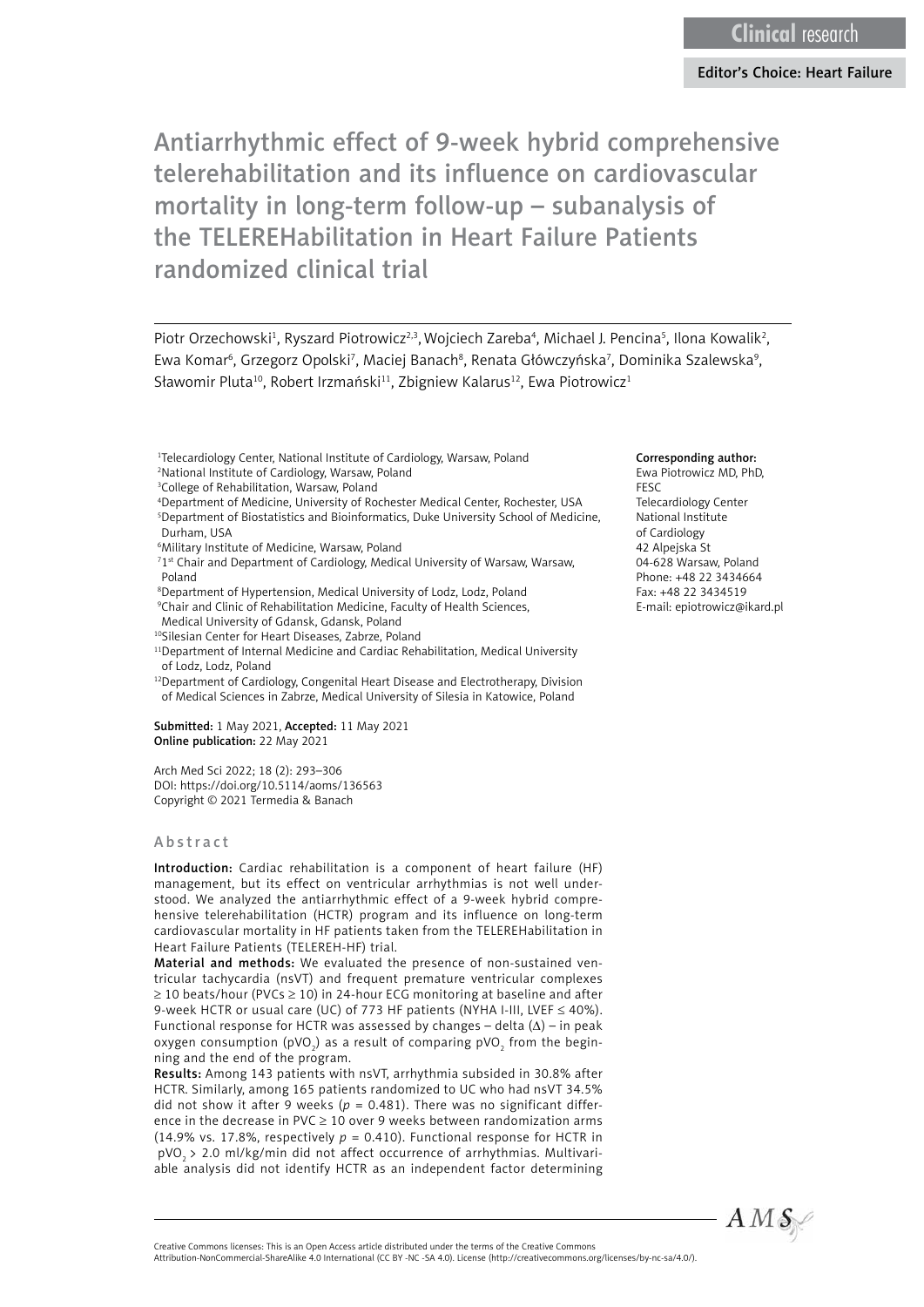improvement of nsVT or PVCs ≥ 10. However, only in the HCTR group, the achievement of the antiarrhythmic effect significantly reduced the cardiovascular mortality in 2-year follow-up (*p* < 0.001).

Conclusions: Significant improvement in physical capacity after 9 weeks of HCTR did not correlate with the antiarrhythmic effect in terms of incidence of nsVT or PVCs ≥ 10. An antiarrhythmic effect after the 9-week HCTR affected long-term cardiovascular mortality in HF patients.

Key words: ventricular arrhythmia, heart failure, telerehabilitation.

#### Introduction

Hybrid cardiac telerehabilitation is a novel component of heart failure (HF) management but its effect on ventricular arrhythmias (VA) is not well understood [1].

Ventricular arrhythmia is a common problem in patients with HF regardless of etiology. A number of studies have reported that 70–95% of HF patients have frequent premature ventricular complexes (PVCs), and 40–80% will manifest runs of non-sustained ventricular tachycardia (nsVT) [2]. The increase in VA represents a significant cause of morbidity and mortality.

According to the latest European Society of Cardiology (ESC) guidelines, all stable HF patients should participate in cardiac rehabilitation programs [3]. Cardiac rehabilitation is shown to improve physical capacity, quality of life and psychological well-being, which affect the prognosis by reducing mortality and hospitalization rate. One of the most important core components of rehabilitation is regular and tailored exercise training [3].

The problem of VA in the context of cardiac rehabilitation in HF patients should be considered in two aspects:

- occurrence of arrhythmias triggered by the exercise training, which acutely impacts the rehabilitation safety,
- potentially antiarrhythmic effect of the total rehabilitation process and its prognostic significance.

The first aspect has been discussed in some publications [4, 5], including previously published TELEREH-HF study results [6–8]. In the current study, we focus on the second aspect.

To date, studies on the influence of exercise training on VA in HF patients have been limited to small sample sized, non-randomized, mostly retrospective and single-center studies [4, 5, 9]. Moreover, there are still no papers that evaluate whether the reduction of VA after several weeks of the rehabilitation cycle affects the long-term prognosis.

Therefore the aim of the present study was to assess the antiarrhythmic effect of a 9-week hybrid comprehensive telerehabilitation (HCTR) program and its influence on long-term cardiovascular mortality in the population of HF patients from the TELEREHabilitation in Heart Failure Patients (TELEREH-HF) randomized clinical trial.

#### Material and methods

The design and primary results of the TEL-EREH-HF study (Clinical Trials.gov NCT 02523560) have been published elsewhere [6, 7]. Briefly, the TELEREH-HF study was a randomized, prospective, multicenter (5 centers in Poland), open-label, parallel group-controlled trial comparing HCTR and UC in HF patients. This study enrolled 850 clinically stable HF patients New York Heart Association (NYHA) class I–III and left ventricular ejection fraction (LVEF)  $\leq$  40%) after a cardiovascular hospitalization within 6 months prior to randomization. Eligible patients were randomized in a 1 : 1 ratio to either HCTR plus UC or to UC only, using a webbased randomization system.

The study conduct was guided by good clinical practice, in accordance with the Declaration of Helsinki and the regulations applicable in Poland. The trial was approved by the local ethics committee. Each patient provided written informed consent. TELEREH-HF inclusion and exclusion criteria were previously described elsewhere [6, 7].

# Intervention

The HCTR intervention encompassed telecare, telerehabilitation and remote monitoring of cardiovascular implantable electronic devices. The HCTR group patients underwent a 9-week HCTR program consisting of two stages: an initial stage (1 week) conducted in hospital and a basic stage (8 weeks) of home-based HCTR 5 times weekly. The telerehabilitation program encompassed three training modalities: endurance aerobic Nordic walking training, respiratory muscle training, and light resistance and strength exercises. A more detailed description of the intervention has been published previously [6, 7].

# Holter electrocardiography

24-hour Holter ECG monitoring (12-channel, Holter digital recorder Lifecard CF, Del Mar Reynolds Medical UK/USA) was performed as part of the patients' assessments at entry and after completing the 9-week training program (HCTR group) or completing the 9-week observation (UC group).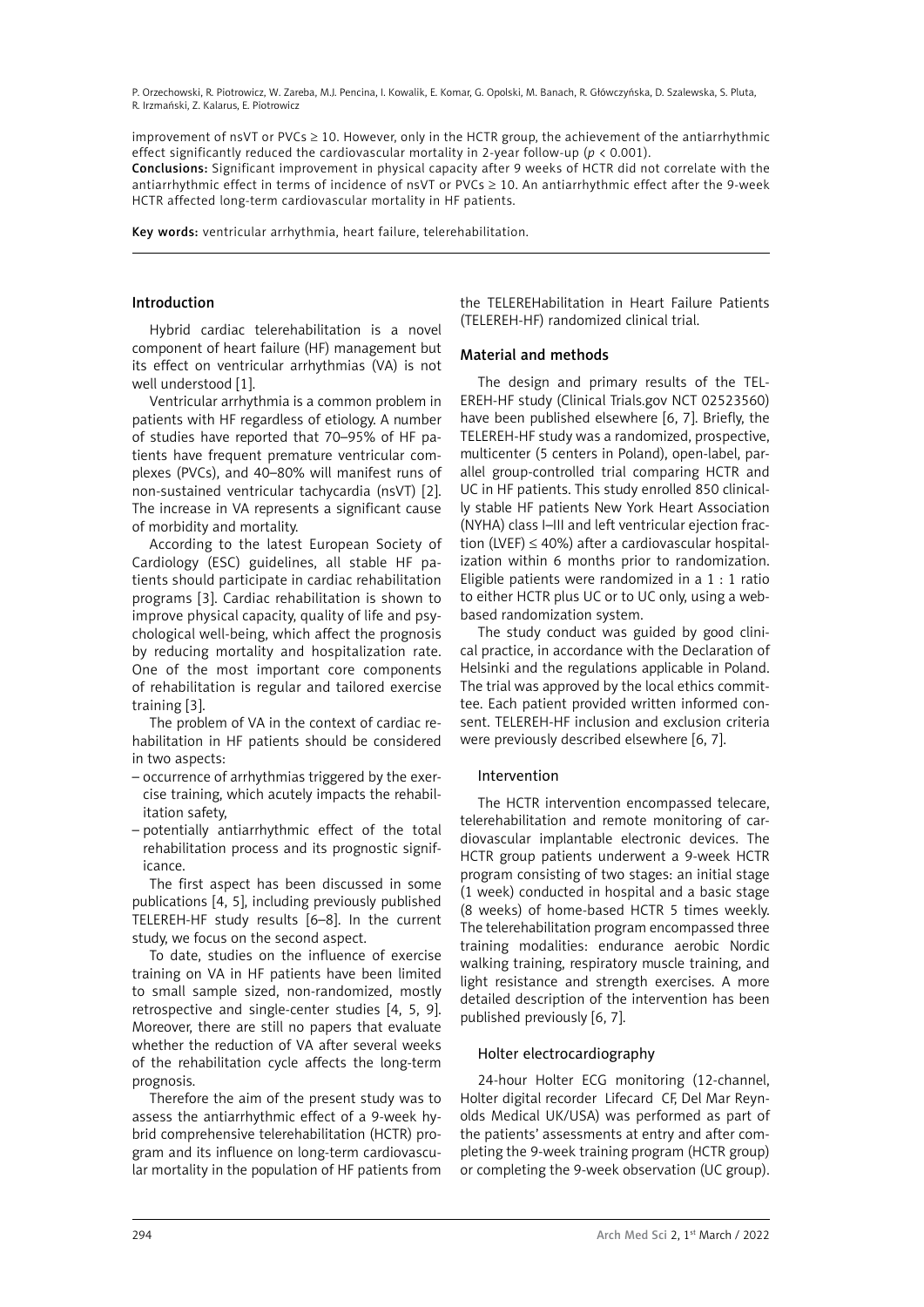24-hour Holter recordings (Holter ECG) were assessed using the analysis system Pathfinder SL, Spacelabs Healthcare.

The essential condition for including the patient in this analysis was to obtain good quality Holter ECG for each patient. Rigorous quality control was performed on all Holter ECG studies by a trained physician.

# Holter analysis methods

[In our study we focused on the occurrence of](https://www.umcvc.org/conditions-treatments/premature-ventricular-contractions-pvcs-and-premature)  [prognostically significant VA. We considered the](https://www.umcvc.org/conditions-treatments/premature-ventricular-contractions-pvcs-and-premature)  [presence of non-sustained ventricular tachycardia](https://www.umcvc.org/conditions-treatments/premature-ventricular-contractions-pvcs-and-premature)  [\(nsVT\) and frequent premature ventricular com](https://www.umcvc.org/conditions-treatments/premature-ventricular-contractions-pvcs-and-premature)plexes  $\geq 10$  beats per hour (PVCs  $\geq 10$ ) on Holter [ECG as factors linked to an increased risk for car](https://www.umcvc.org/conditions-treatments/premature-ventricular-contractions-pvcs-and-premature)[diac mortality in HF patients \[10, 11\].We conduct](https://www.umcvc.org/conditions-treatments/premature-ventricular-contractions-pvcs-and-premature)[ed](https://www.umcvc.org/conditions-treatments/premature-ventricular-contractions-pvcs-and-premature) quantitative (number of PVCs) and qualitative (presence or absence of nsVT) analysis of VA at baseline (H-0) and after 9 weeks (H-9) in both HCTR and UC groups. We assessed the differences in VA incidence before and after the 9-week telerehabilitation (HCTR group) or before and after the 9-week observation (UC group) in each group (within-group analysis) and between the groups.

After Holter ECG monitoring assessment at H-0 and H-9 for nsVT and PVCs  $\geq$  10, we divided HCTR and UC group patients into three subgroups: improvement, no change and worsening based on presence or absent of nsVT or PVCs  $\geq$  10 in H-0 and H-9.

The improvement effect on nsVT was defined as presence of nsVT at baseline Holter ECG (H-0: nsVT+) and absence in Holter ECG after 9 weeks of HCTR or after a 9-week observation in UC (H-9: nsVT-).

Patients with absence of nsVT at baseline Holter ECG (H-0: nsVT-) and presence after 9 weeks (H-9: nsVT+) were assigned to the worsening subgroup.

Analogously, we defined patient subgroups for quantitative analysis of VA: improvement as the presence of PVCs  $\geq$  10 at baseline Holter (H-0: PVCs  $\geq$  10 (+)) and absence after 9 weeks (H-9: PVCs  $\geq$  10 (–)), and worsening as H-0: PVCs  $\geq$  10 (–) and H-9: PVCs  $\geq$  10 (+), respectively.

Functional response for HCTR was assessed by changes – delta  $(\Delta)$  – in peak oxygen consumption ( $pVO<sub>2</sub>$ ) in the cardiopulmonary exercise test (CPET) as a result of comparing pVO<sub>2</sub> from the beginning and the end of the program.

In uni- and multivariable analyses 14 demographic and clinical factors (gender, age, HF etiology, LVEF, pVO<sub>2</sub>, ∆pVO<sub>2</sub>, ∆ percent predicted pVO<sub>2</sub> (%pVO<sub>2</sub>), N-terminal fragments of B-type natriuretic peptide level (NT-proBNP), estimated glomerular filtration rate, basic cardiac rhythm, presence/absence of diabetes mellitus, NYHA functional class, presence/absence of cardiac resynchronization therapy or implantable cardioverter defibrillator) were considered.

# Statistical analysis

Descriptive statistics were used to report the characteristics of the patients at baseline. The continuous variables are presented as means ± SD or as medians and inter-quartile ranges for normally and non-normally distributed data. The categorical variables are presented as counts and percentages. For between-group comparisons Student's *t*-test, the Wilcoxon rank-sum test, the  $\chi^2$  test of independence or Fisher's exact test was used, as appropriate. The ordinal variable (NYHA) was compared using Cochran-Mantel-Haenszel modified ridit scores (row mean scores statistic). In the main analysis for improvement or deterioration estimated on the basis of nsVT or PVC, patients were first stratified into 2 categories according to their demographic or clinical characteristics. For this purpose, continuous variables (age, LVEF, pVO<sub>2</sub>) were dichotomized (NT-proBNP according to the worst tertile vs. the other two tertiles). Subsequently, the relative benefit of improvement (RB) or relative risk of worsening (RR) with their 95% confidence limit (CL) of the subgroups was calculated and the homogeneity of RR or RB was assessed by the Breslow-Day test. After that, multivariable logistic regression analysis was used to identify independent improvement or deterioration predictors. Variables were selected in the stepwise selection manner. Cardiovascular survival curves were constructed using Kaplan-Meier methods and compared by the log-rank test with Bonferroni correction to the raw *p*-values of the paired tests. A significance level of 0.05 was required to allow a variable into the model and for a variable to stay in the model. Areas under the receiver operating characteristics curves (C-statistic) were calculated with 95% confidence intervals (95% CI). Two-tailed *p*-values of 0.05 or less were considered to indicate statistical significance. SAS software, version 9.4, was used for all analyses.

# Results

We evaluated 1562 Holter ECG recordings of 781 patients (two recordings for each patient). Seven hundred seventy-two Holter ECG recordings were from the HCTR arm and 790 from the UC arm. Due to the poor quality Holter ECG recording, we excluded 4 patients from each group. Finally, 764 Holter ECG recordings from the HCTR arm and 782 from the UC arm were included in our subanalysis (Figure 1).

Study arms were not significantly different in terms of demographic data, baseline clinical parameters and treatment. Patients' characteristics and clinical data at baseline are presented in Table I.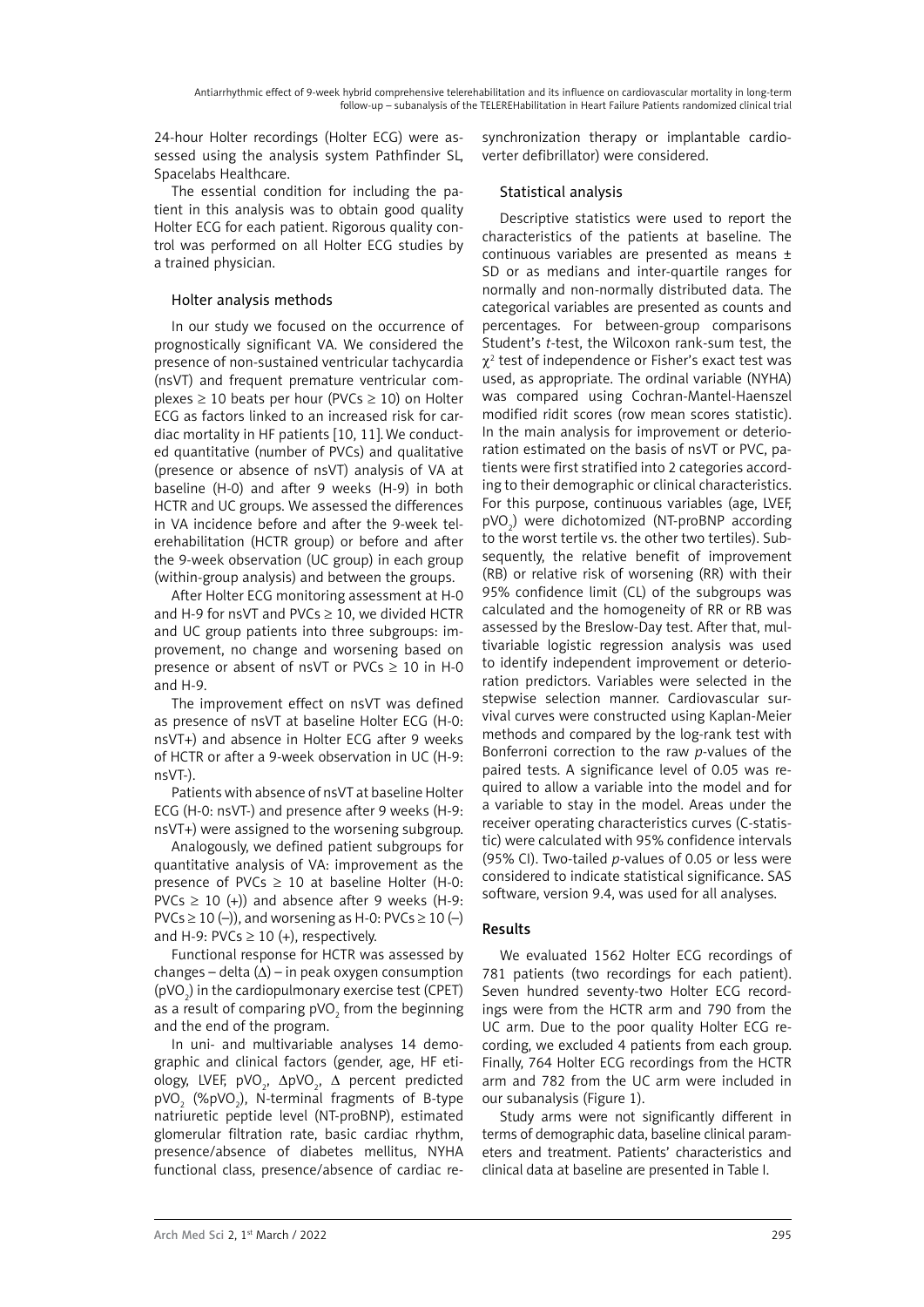

*HCTR – hybrid comprehensive telerehabilitation, UC – usual care, ECG – electrocardiography.*

# Non-sustained ventricular tachycardia and  $PVCs \geq 10$  in HCTR vs. UC group

An improvement effect in nsVT was found in 44 (30.8%) patients in the HCTR group and 57 (34.5%) patients in the UC group and the difference between groups was not statistically significant ( $p = 0.481$ ). A worsening effect on nsVT was observed in 23% and 20.3% patients  $(p = 0.487)$ , respectively.

There were also no statistically significant differences between HCTR and UC groups in the improvement ( $p = 0.41$ ) or worsening ( $p = 0.964$ ) effect on PVCs  $\geq$  10 (Table II).

# Demographic/clinical characteristics and effect on nsVT in HCTR vs. UC group

Comparison of the improvement in nsVT in the HCTR and UC groups depending on the 14 demographic and clinical characteristics did not show significant differences between groups (Table III).

Comparison of the worsening in nsVT in the HCTR and UC groups depending on the 14 demographic and clinical characteristics also did not show significant differences between groups (Table IV).

# Demographic/clinical characteristics and effect on PVCs  $\geq 10$  in HCTR vs. UC group

Comparison of the improvement in PVCs  $\geq$  10 in the HCTR and UC groups depending on 14 demographic and clinical characteristics did not show significant differences between groups.

The univariable analysis revealed LVEF > 35% in the UC group as a statistically significant predictor of the improvement effect on PVCs  $\geq$  10. Furthermore, LVEF > 35% was significantly more predictive in the UC group than HCTR group (12.9% vs. 29.1%, *p* = 0.03) (Table V).

Comparison of the worsening in PVCs  $\geq$  10 in the HCTR and UC groups depending on the 14 demographic and clinical characteristics did not show significant differences between groups. The statistically significant predictor of the worsening effect on PVCs  $\geq$  10 in univariable analysis was the presence of CRT in the UC group (16.35 vs. 42.9%, *p* = 0.009) (Table VI).

#### Improvement/worsening effect on nsVT or  $PVCs \geq 10$  in the entire population

Finally, multivariable analysis of the entire population (both HCTR and UC groups) that includ-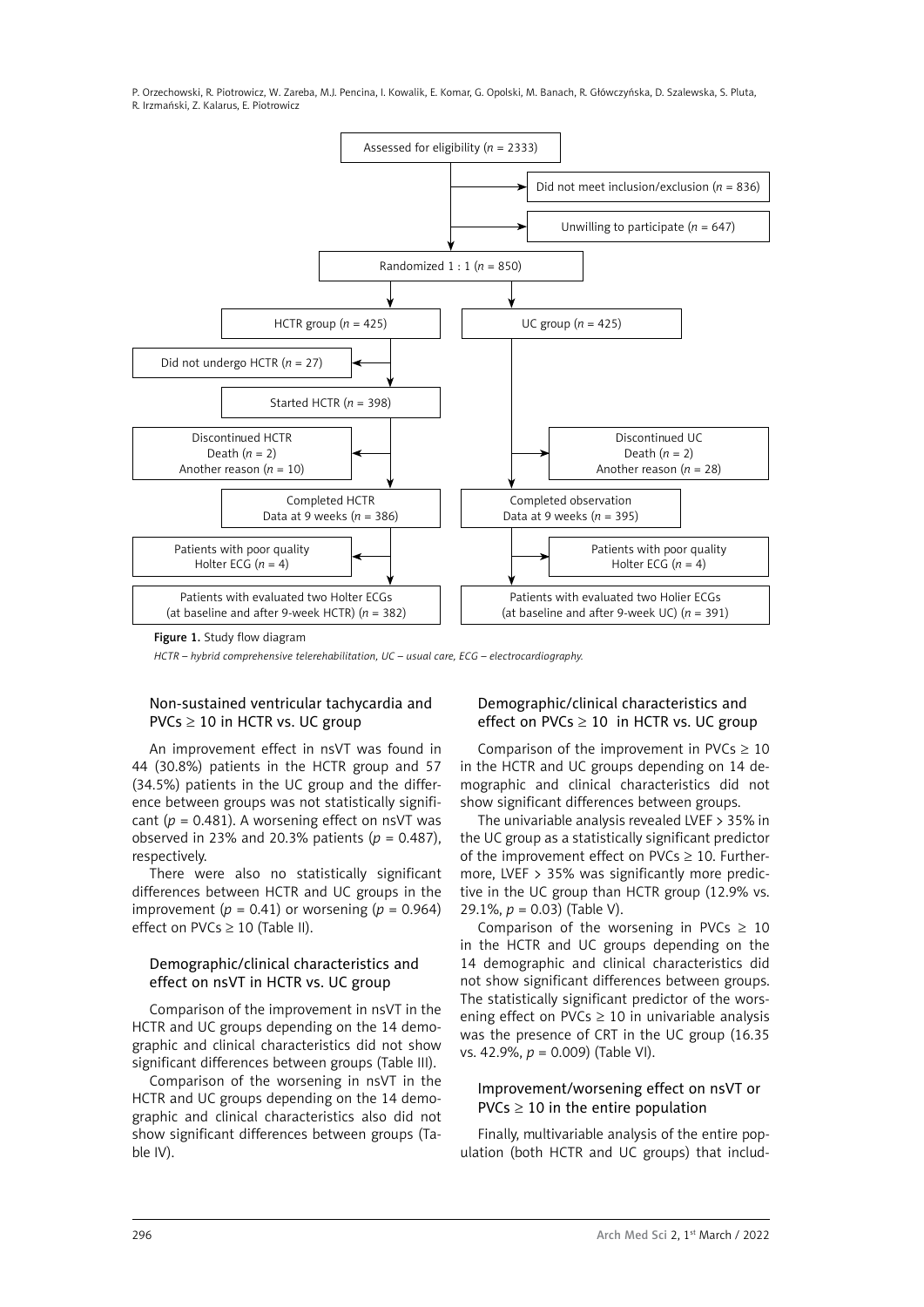Table I. Baseline characteristics

| Characteristic                                                             | HCTR $(n = 382)$ | $UC (n = 391)$  | P-value |
|----------------------------------------------------------------------------|------------------|-----------------|---------|
| Males, $n$ (%)                                                             | 342 (89.5)       | 347 (88.7)      | 0.727   |
| Age, mean ± SD [years]                                                     | $62.1 \pm 10.8$  | $61.9 \pm 10.3$ | 0.701   |
| Left ventricular ejection fraction, mean $\pm$ SD [%]                      | $31.0 \pm 6.9$   | $30.3 \pm 7.0$  | 0.168   |
| Atrial fibrillation or atrial flutter, n (%)                               | 76 (19.9)        | 73 (18.7)       | 0.666   |
| BMI, mean ± SD [kg/m <sup>2</sup> ]                                        | $28.8 \pm 5.1$   | $29.1 + 4.7$    | 0.397   |
| Heart failure etiology, $n$ (%):                                           |                  |                 |         |
| Ischemic                                                                   | 253 (66.2)       | 249 (63.7)      | 0,458   |
| Nonischemic                                                                | 129 (33.8)       | 142 (36.3)      |         |
| Medical history, n (%):                                                    |                  |                 |         |
| Myocardial infarction                                                      | 226 (59.2)       | 217 (55.5)      | 0.303   |
| Angioplasty                                                                | 185 (48.4)       | 178 (45.5)      | 0.418   |
| Coronary artery bypass grafting                                            | 58 (15.2)        | 63 (16.1)       | 0.722   |
| Hypertension                                                               | 226 (59.2)       | 250 (63.9)      | 0.172   |
| Diabetes mellitus                                                          | 129 (33.8)       | 134 (34.3)      | 0.883   |
| Stroke                                                                     | 21(5.5)          | 28(7.2)         | 0.343   |
| Chronic kidney disease                                                     | 71 (18.6)        | 63 (16.1)       | 0.364   |
| Hyperlipidemia                                                             | 189 (49.5)       | 170 (43.5)      | 0.095   |
| Depression*                                                                | 74 (22.9)        | 87 (26.6)       | 0.275   |
| Functional status according to New York Heart<br>Association class, n (%): |                  |                 |         |
| L                                                                          | 51 (13.4)        | 48 (12.3)       | 0.387   |
| Ш                                                                          | 271 (70.9)       | 267 (68.3)      |         |
| Ш                                                                          | 60 (15.7)        | 76 (19.4)       |         |
| Treatment, $n$ (%):                                                        |                  |                 |         |
| B-Blocker                                                                  | 367 (96.1)       | 383 (97.9)      | 0.124   |
| Angiotensin-converting enzyme inhibitors/<br>angiotensin-receptor blockers | 357 (93.5)       | 367 (93.9)      | 0.817   |
| Digoxin                                                                    | 47 (12.3)        | 50 (12.8)       | 0.839   |
| Loop diuretics                                                             | 279 (73.0)       | 306 (78.3)      | 0.091   |
| Spironolactone/eplerenone                                                  | 316 (82.7)       | 320 (81.8)      | 0.748   |
| Aspirin/clopidogrel                                                        | 218 (57.1)       | 222 (56.8)      | 0.735   |
| Anticoagulants                                                             | 113 (29.6)       | 119 (30.4)      | 0.796   |
| Novel oral anticoagulants                                                  | 61 (16.0)        | 54 (13.8)       | 0.399   |
| <b>Statins</b>                                                             | 318 (81.9)       | 321 (82.1)      | 0,954   |
| Cardiovascular implantable electronic devices                              | 301 (78.8)       | 319 (81.6)      | 0,330   |
| Implantable cardioverter-defibrillator                                     | 190 (63.1)       | 206 (64.6)      | 0.964   |
| Cardiac resynchronization therapy with<br>pacemaker function               | 4 (1.3)          | 4(1.3)          |         |
| Cardiac resynchronization therapy and<br>cardioverter-defibrillator        | 104 (34.5)       | 105 (32.9)      |         |

*BMI – body mass index (calculated as weight in kilograms divided by height in meters squared). \*Defined by a Beck Depression Inventory-II score of more than 13 points. HCTR – hybrid comprehensive telerehabilitation; UC – usual care.*

ed HCTR and UC as explanatory variables was performed (Table VII). In relation to nsVT, female gender (OR = 2.39, 95% CI: 1.07–5.34, *p* = 0.034) and LVEF > 35% (OR = 2.95, 95% CI: 1.72–5.06, *p* < 0.0001) were the only independent factors of the improvement effect and NYHA III was the only

independent factor of the worsening effect (OR  $=$ 1.81, 95% CI: 1.05–3.12, *p* = 0.032). In relation to PVCs ≥ 10, age < 62 years (OR = 2.13, 95% CI: 1.28–3.52,  $p = 0.03$ ) and NYHA I or II (OR = 2.23, 95% CI: 1.03–4.86, *p* = 0.042) were the only independent factors of the improvement effect and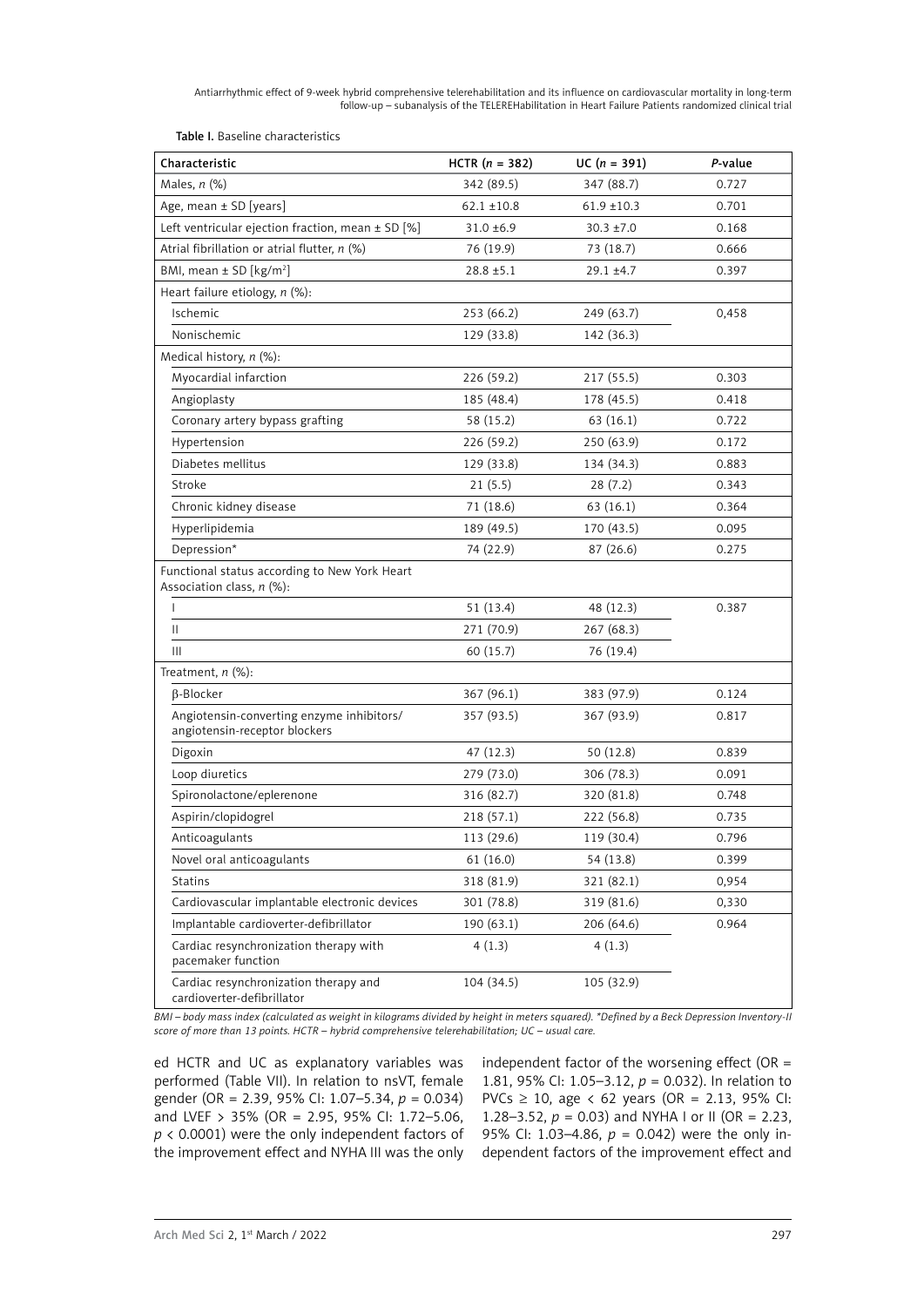| Holter ECG monitoring results |                  | HCTR $(n = 382)$ | $UC (n = 391)$ | P-value     |       |
|-------------------------------|------------------|------------------|----------------|-------------|-------|
| <b>H-0</b>                    | $H-9$            |                  |                |             |       |
| $nsVT (+)$                    |                  | All patients     | 143 (37.4%)    | 165 (42.2%) | 0.176 |
|                               | $nsVT(-)$        | Improvement      | 44 (30.8%)     | 57 (34.5%)  | 0.481 |
|                               | $nsVT (+)$       | No change        | 99 (69.2%)     | 108 (65.5%) |       |
| $nsVT(-)$                     |                  | All patients     | 239 (62.6%)    | 226 (57.8%) | 0.176 |
|                               | $nsVT (+)$       | Worsening        | 55 (23.0%)     | 46 (20.3%)  | 0.481 |
|                               | ns VT $(-)$      | No change        | 184 (77.0%)    | 180 (79.7%) |       |
| $PVC \ge 10 (+)$              |                  | All patients     | 221 (57.8%)    | 242 (61.9%) | 0.252 |
|                               | $PVC \ge 10 (-)$ | Improvement      | 33 (14.9%)     | 43 (17.8%)  | 0.410 |
|                               | $PVC \ge 10 (+)$ | No change        | 188 (85.1%)    | 199 (82.2%) |       |
| $PVC \ge 10 (-)$              |                  | All patients     | 161 (42.2%)    | 149 (38.1%) | 0.252 |
|                               | $PVC \ge 10 (+)$ | Worsening        | 36 (22.4%)     | 33 (22.2%)  | 0.964 |
|                               | $PVC \ge 10 (-)$ | No change        | 125 (77.6%)    | 116 (77.8%) |       |

Table II. Hybrid comprehensive telerehabilitation vs usual care: impact (improvement, no change, worsening) on non-sustained ventricular tachycardia (nsVT) and premature ventricular complexes ≥ 10 beats per hour (PVCs ≥ 10)

*H-0 – Holter at baseline, H-9 – Holter after 9 weeks, HCTR – hybrid comprehensive telerehabilitation, Improvement – (+) in H-0 and (–) in H-9, nsVT – non-sustained ventricular tachycardia, nsVT (+) – presence of nsVT in ECG Holter, nsVT (–) – absence of nsVT in ECG Holter, PVCs – premature ventricular complexes, PVC* ≥ *10 (+) – presence PVCs* ≥ *10 beats per hour in ECG Holter, PVC* ≥*10 (–) – absence of PVCs*  ≥ *10 beats per hour in ECG Holter; UC, usual care, Worsening – (–) in H-0 and (+) in H-9.*

diabetes mellitus was the only independent factor of the worsening effect (OR =  $3.41$ , 95% CI: 1.95–5.97, *p* < 0.001).

It is worth emphasizing that the overall prognostic association of clinical and demographic variables with the improvement/worsening of nsVT or PVCs  $\geq 10$  was weak to moderate as indicated by the model C statistics in the 0.54 to 0.64 range (Table VII).

# Functional effectiveness of HCTR versus improvement/worsening effect in relation to nsVT or PVCs ≥ 10

In all the analyses presented above, we took into account the importance of the physical capacity improvement/lack of improvement after 9 weeks of telerehabilitation ( $\Delta$  pVO<sub>2</sub>) in CPET  $\geq$  2.0 ml/kg/min and  $\Delta\%$  pVO<sub>2</sub>  $\geq$  6%. Functional response after 9 weeks of HCTR did not affect the occurrence of nsVT or PVCs ≥ 10 (Tables III–VII).

# Improvement effect on nsVT and long-term prognosis

In the HCTR group, the achievement of an antiarrhythmic effect significantly reduced the cardiovascular mortality in 2-year follow-up; logrank  $p$  < 0.001 (Figure 2, Table VIII). In the UC group, favorable effects in terms of prognosis were not observed.

#### **Discussion**

Our study is the first large, randomized trial with a control group that attempts to analyze the impact of home-based cardiac telerehabilitation on the incidence of prognostically significant VA in HF patients with reduced LVEF.

To the best of our knowledge, this is the first study to evaluate the impact of 9-week telerehabilitation on VA and its influence on long-term cardiovascular mortality in a large group of HF patients. Previously published results of the TELEREH-HF study demonstrated improvements in functional outcomes evaluated by pVO<sub>2</sub> in CPET, after 9 weeks of HCTR [6]. The main finding of the current subanalysis is that when compared to 9-week UC, the 9-week HCTR was not associated with changes in VA that would raise safety concerns: changes in the occurrence of nsVT and frequent PVCs  $\geq$  10 were similar after 9 weeks after both types of management in HF patients. There was no significant difference between HCTR and UC groups regarding the improvement/worsening of the above-mentioned arrhythmias after 9 weeks of performing both procedures.

The fact that arrhythmias did not worsen confirms previously published data on the safety of the tested modalities. However, the lack of improvement in arrhythmias in the HCTR group may raise questions and requires consideration. It should be explained why, on the one hand, prognostically significant improvement in physical capacity after 9 weeks of HCTR did not correlate with the antiarrhythmic effect in terms of incidence of nsVT. On the other hand, the antiarrhythmic effect after the 9-week HCTR significantly reduced cardiovascular mortality in long-term follow-up.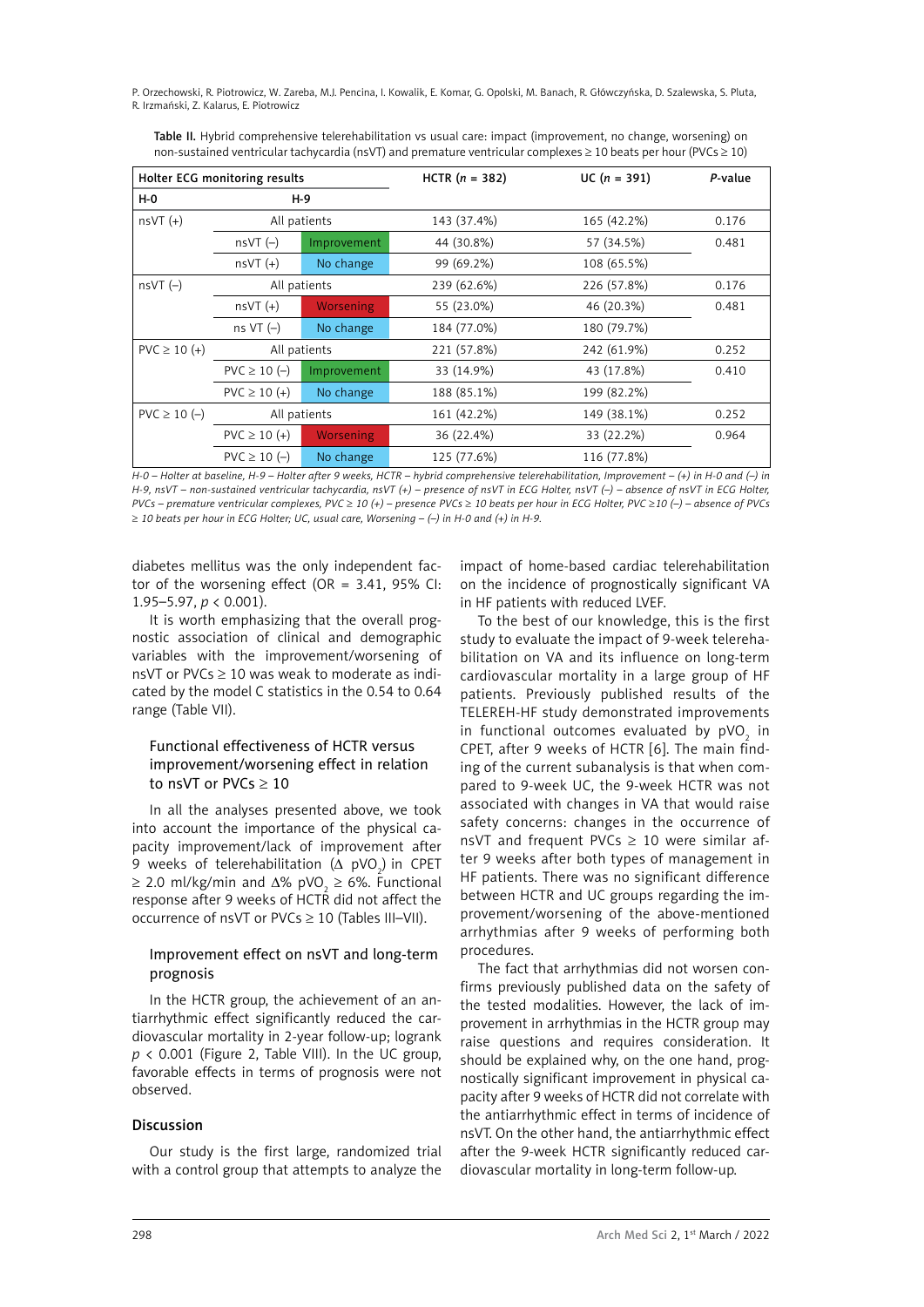Table III. Comparison of improvement effect on nsVT (nsVT (+) in H-0 and nsVT(-) in H-9) in the HCTR and UC groups depending on the demographic and clinical characteristics – univariable analysis and group heterogeneity in terms of relative benefit analysis

| Variable                                             | <b>HCTR</b><br>$H-0:$ nsVT $(+)$<br>$N = 143$ | UC<br>$H - 0$ : nsVT $(+)$<br>$N = 165$ | Relative benefit<br>[95% CI] | P-value:<br>HCTR vs.<br>UC | P-value:<br>heterogeneity<br>of relative<br>benefits |
|------------------------------------------------------|-----------------------------------------------|-----------------------------------------|------------------------------|----------------------------|------------------------------------------------------|
| Improvement                                          | 44 (30.8%)                                    | 57 (34.5%)                              | $0.89$ [0.64-1.23]           | 0.481                      |                                                      |
| $nsVT(-)$ in H-9                                     |                                               |                                         |                              |                            |                                                      |
| Gender:                                              |                                               |                                         |                              |                            |                                                      |
| Male                                                 | 37 (28.7%)                                    | 50 (33.1%)                              | $0.87$ [0.61-1.23]           | 0.425                      | 0.795                                                |
| Female                                               | 7 (50.0%)                                     | 7 (50.0%)                               | $1.00$ [0.47-2.10]           | 1.000                      |                                                      |
| Age [years]:                                         |                                               |                                         |                              |                            |                                                      |
| < 62                                                 | 21 (36.2%)                                    | 27 (32.9%)                              | 1.10 [0.69-1.74]             | 0.687                      | 0.248                                                |
| $\geq 62$                                            | 23 (27.1%)                                    | 30 (36.1%)                              | $0.75$ [0.48-1.18]           | 0.205                      |                                                      |
| Heart failure etiology:                              |                                               |                                         |                              |                            |                                                      |
| Ischemic                                             | 25 (28.1%)                                    | 32 (33.0%)                              | $0.85$ [0.55-1.32]           | 0.469                      | 0.743                                                |
| Nonischemic                                          | 19 (35.2%)                                    | 25 (36.8%)                              | $0.96$ [0.59-1.54]           | 0.857                      |                                                      |
| Left ventricular injection fraction (%):             |                                               |                                         |                              |                            |                                                      |
| $\leq$ 35                                            | 27 (25.5%)                                    | 35 (27.8%)                              | $0.92$ [0.60-1.41]           | 0.692                      | 0.582                                                |
| > 35                                                 | 17 (45.9%)                                    | 22 (56.4%)                              | $0.81$ [0.52-1.27]           | 0.362                      |                                                      |
| pVO <sub>2</sub> [ml/kg/min]:                        |                                               |                                         |                              |                            |                                                      |
| < 14                                                 | 13 (29.5%)                                    | 22 (32.8%)                              | $0.90$ [0.51-1.59]           | 0.715                      | 0.907                                                |
| $\geq 14$                                            | 31 (31.3%)                                    | 35 (36.1%)                              | $0.87$ [0.59-1.29]           | 0.480                      |                                                      |
| $\Delta$ pVO <sub>2</sub> [ml/kg/min]:               |                                               |                                         |                              |                            |                                                      |
| < 2.0                                                | 31 (29.5%)                                    | 42 (34.7%)                              | $0.85$ [0.58-1.25]           | 0.406                      | 0.577                                                |
| $\geq 2.0$                                           | 13 (35.1%)                                    | 12 (33.3%)                              | $1.05$ [0.56-2.00]           | 0.871                      |                                                      |
| $\Delta$ % pVO <sub>3</sub> (%):                     |                                               |                                         |                              |                            |                                                      |
| < 6                                                  | 29 (30.5%)                                    | 42 (37.2%)                              | $0.82$ [0.56-1.21]           | 0.314                      | 0.341                                                |
| $\geq 6$                                             | 15 (31.9%)                                    | 12 (27.3%)                              | 1.17 [0.62-2.22]             | 0.628                      |                                                      |
| NT-proBNP (tercile):                                 |                                               |                                         |                              |                            |                                                      |
| $1 + 2$                                              | 25 (32.5%)                                    | 39 (41.9%)                              | $0.77$ [0.52-1.16]           | 0.205                      | 0.231                                                |
| 3                                                    | 19 (28.8%)                                    | 18 (25.0%)                              | 1.15 [0.66-2.00]             | 0.616                      |                                                      |
| Estimated glomerular filtration rate<br>$[ml/min]$ : |                                               |                                         |                              |                            |                                                      |
| < 60                                                 | 13 (25.0%)                                    | 14 (26.9%)                              | $0.93$ [0.48-1.78]           | 0.823                      | 0.892                                                |
| $\geq 60$                                            | 31 (34.1%)                                    | 43 (38.1%)                              | $0.90$ $[0.62 - 1.30]$       | 0.556                      |                                                      |
| Basic cardiac rhythm:                                |                                               |                                         |                              |                            |                                                      |
| Sinus rhythm                                         | 33 (31.7%)                                    | 41 (32.5%)                              | $0.98$ [0.67-1.43]           | 0.896                      | 0.302                                                |
| Atrial fibrillation                                  | 11 (28.2%)                                    | 16 (42.1%)                              | $0.67$ [0.36-1.25]           | 0.201                      |                                                      |
| Diabetes mellitus:                                   |                                               |                                         |                              |                            |                                                      |
| Yes                                                  | 12 (24.0%)                                    | 17 (30.4%)                              | $0.79$ [0.42-1.49]           | 0.464                      | 0.675                                                |
| No                                                   | 32 (34.4%)                                    | 40 (36.7%)                              | $0.94$ [0.65-1.36]           | 0.735                      |                                                      |
| New York Heart Association class:                    |                                               |                                         |                              |                            |                                                      |
| 1/11                                                 | 37 (31.1%)                                    | 47 (35.6%)                              | $0.87$ [0.61-1.24]           | 0.449                      | 0.818                                                |
| Ш                                                    | 7 (29.2%)                                     | 10 (30.3%)                              | $0.96$ $[0.43 - 2.16]$       | 0.926                      |                                                      |
| Cardiac resynchronization therapy:                   |                                               |                                         |                              |                            |                                                      |
| Yes                                                  | 13 (29.5%)                                    | 12 (25.0%)                              | 1.18 [0.60-2.31]             | 0.624                      | 0.321                                                |
| No                                                   | 31 (31.3%)                                    | 45 (38.5%)                              | $0.81$ [0.56-1.18]           | 0.273                      |                                                      |
| Implantable cardioverter defibrillator:              |                                               |                                         |                              |                            |                                                      |
| Yes                                                  | 18 (23.7%)                                    | 34 (35.8%)                              | $0.66$ [0.41-1.07]           | 0.087                      | 0.088                                                |
| No                                                   | 26 (38.8%)                                    | 23 (32.9%)                              | 1.18 [0.75-1.85]             | 0.468                      |                                                      |

*H-0 – Holter at baseline, H-9 – Holter after 9 weeks, HCTR – hybrid comprehensive telerehabilitation; heterogeneity of relative benefits, p-value for null hypothesis testing equality of relative benefits in subgroups, pVO<sub>2</sub> – peak oxygen consumption, nsVT – non-sustained ventricular tachycardia, nsVT (+) – presence of nsVT in ECG Holter, nsVT (–) – absence of nsVT in ECG Holter, NT-proBNP – N-terminal fragments of B-type natriuretic peptide; Relative benefit, the ratio of benefits of the HCTR group and the UC group, UC – usual care.*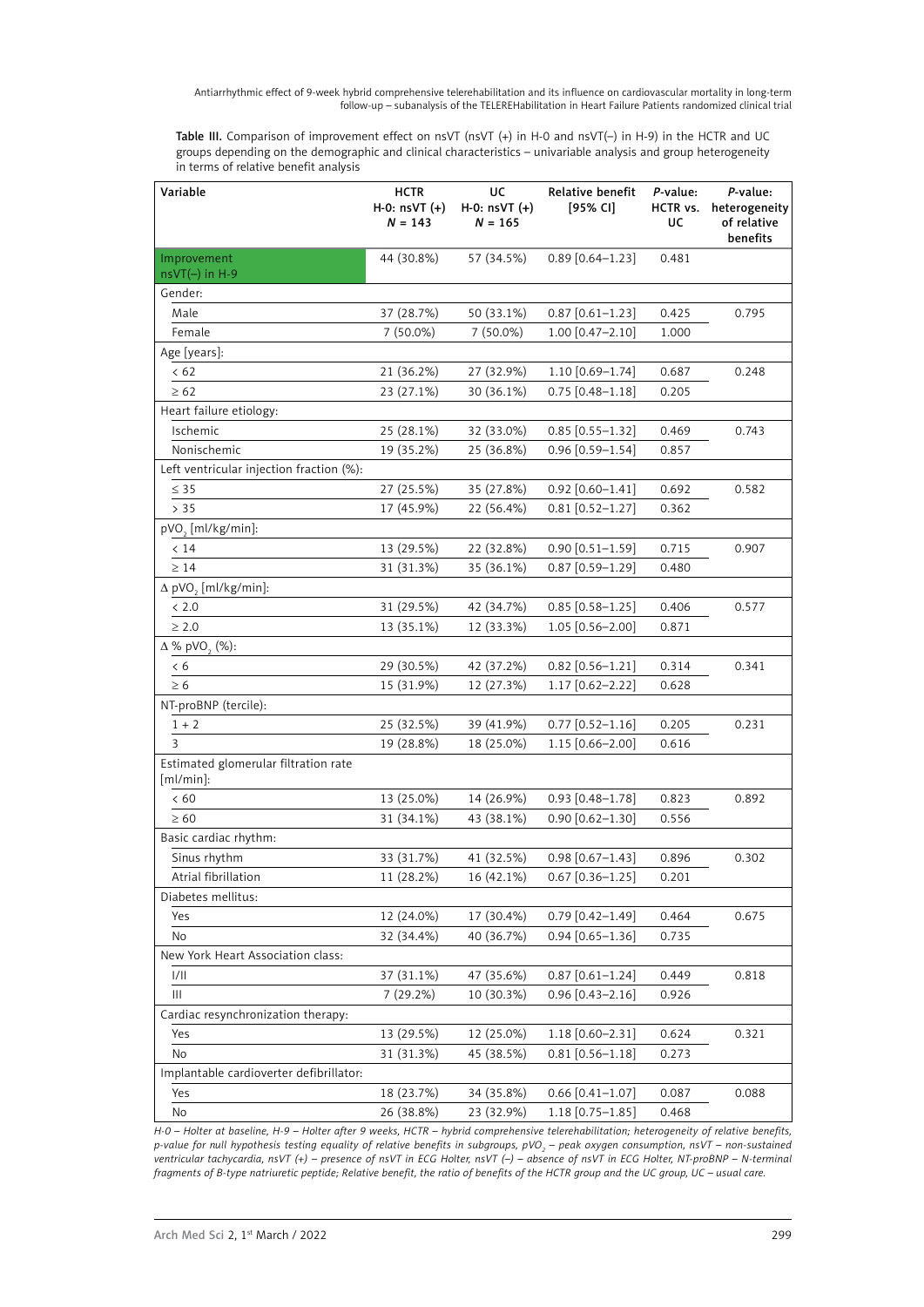Table IV. Comparison of worsening on nsVT [nsVT (-) in H-0 and nsVT(+) in H-9] in the HCTR and UC groups depending on the demographic and clinical characteristics – univariable analysis and group heterogeneity in terms of relative risk analysis

| Variable                                             | <b>HCTR</b><br>H-0: $nsVT$ $(-)$<br>$N = 239$ | UC<br>H-0: $nsVT$ $(-)$<br>$N = 226$ | Relative risk<br>[95% CI]  | P-value:<br>HCTR vs.<br>UC | P-value:<br>heterogeneity<br>of relative<br>risks |
|------------------------------------------------------|-----------------------------------------------|--------------------------------------|----------------------------|----------------------------|---------------------------------------------------|
| Worsening                                            | 55 (23.0%)                                    | 46 (20.4%)                           | $1.13$ [0.80-1.60]         | 0.487                      |                                                   |
| $nsVT(+)$ in H-9<br>Gender:                          |                                               |                                      |                            |                            |                                                   |
| Male                                                 | 50 (23.5%)                                    | 43 (21.9%)                           | $1.07$ [0.75-1.53]         | 0.711                      | 0.407                                             |
| Female                                               | $5(19.2\%)$                                   | $3(10.0\%)$                          | 1.92 [0.51-7.28]           | 0.451                      |                                                   |
| Age [years]:                                         |                                               |                                      |                            |                            |                                                   |
| < 62                                                 | 22 (18.6%)                                    | 22 (19.6%)                           | $0.95$ [0.56-1.61]         | 0.847                      | 0.372                                             |
| $\geq 62$                                            | 33 (27.3%)                                    | 24 (21.1%)                           | 1.30 [0.82-2.05]           | 0.266                      |                                                   |
| Heart failure etiology:                              |                                               |                                      |                            |                            |                                                   |
| Ischemic                                             | 42 (25.6%)                                    | 28 (18.4%)                           | $1.39$ [0.91-2.12]         | 0.124                      | 0.083                                             |
| Nonischemic                                          | 13 (17.3%)                                    | 18 (24.3%)                           | $0.71$ [0.38-1.35]         | 0.293                      |                                                   |
| Left ventricular injection fraction (%):             |                                               |                                      |                            |                            |                                                   |
| $\leq$ 35                                            | 38 (26.9%)                                    | 31 (21.4%)                           | 1.26 [0.83-1.91]           | 0.271                      | 0.422                                             |
| > 35                                                 | 17 (17.3%)                                    | 15 (18.5%)                           | $0.94$ [0.50-1.76]         | 0.839                      |                                                   |
|                                                      |                                               |                                      |                            |                            |                                                   |
| pVO <sub>2</sub> [ml/kg/min]:                        |                                               |                                      |                            | 0.236                      |                                                   |
| < 14                                                 | 21 (30.0%)<br>34 (20.1%)                      | 13 (21.0%)                           | 1.43 [0.78-2.61]           |                            | 0.319                                             |
| $\geq 14$                                            |                                               | 33 (20.2%)                           | $0.99$ $[0.65 - 1.52]$     | 0.977                      |                                                   |
| $\Delta pVO$ , [ml/kg/min]:                          |                                               |                                      |                            |                            |                                                   |
| < 2.0                                                | 27 (19.0%)                                    | 36 (21.1%)                           | $0.90$ [0.58-1.41]         | 0.654                      | 0.235                                             |
| $\geq 2.0$                                           | 27 (28.1%)                                    | 10 (19.6%)                           | 1.43 [0.76-2.72]           | 0.257                      |                                                   |
| $\Delta\%$ pVO <sub>2</sub> (%):                     |                                               |                                      |                            |                            |                                                   |
| < 6                                                  | 32 (22.5%)                                    | 35 (20.6%)                           | $1.09$ [0.72-1.67]         | 0.677                      | 0.980                                             |
| $\geq 6$                                             | 22 (22.9%)                                    | 11 (21.1%)                           | 1.08 [0.57-2.06]           | 0.805                      |                                                   |
| NTproBNP (tercile):                                  |                                               |                                      |                            |                            |                                                   |
| $1 + 2$                                              | 42 (23.6%)                                    | 28 (17.8%)                           | 1.32 [0.86-2.03]           | 0.196                      | 0.213                                             |
| 3                                                    | 13 (21.3%)                                    | 18 (26.1%)                           | $0.82$ [0.44-1.53]         | 0.524                      |                                                   |
| Estimated glomerular filtration rate<br>$[ml/min]$ : |                                               |                                      |                            |                            |                                                   |
| <60                                                  | 17 (18.9%)                                    | 15 (21.4%)                           | $0.88$ [0.47-1.64]         | 0.690                      | 0.319                                             |
| $\geq 60$                                            | 38 [25.5%]                                    | 31 (19.9%)                           | 1.28 [0.85-1.95]           | 0.240                      |                                                   |
| Basic cardiac rhythm:                                |                                               |                                      |                            |                            |                                                   |
| Sinus rhythm                                         | 48 (24.0%)                                    | 38 (19.9%)                           | $1.21$ [0.83-1.76]         | 0.327                      | 0.412                                             |
| Atrial fibrillation                                  | 7 (18.9%)                                     | 8 (23.5%)                            | $0.80 [0.33 - 1.98]$ 0.634 |                            |                                                   |
| Diabetes mellitus:                                   |                                               |                                      |                            |                            |                                                   |
| Yes                                                  | 20 (25.3%)                                    | 19 (24.4%)                           | 1.04 [0.60-1.79]           | 0.890                      | 0.707                                             |
| No                                                   | 35 (21.9%)                                    | 27 (18.2%)                           | 1.20 [0.76-1.88]           | 0.427                      |                                                   |
| New York Heart Association class:                    |                                               |                                      |                            |                            |                                                   |
| 1/11                                                 | 45 (22.2%)                                    | 32 (17.5%)                           | 1.27 [0.84-1.90]           | 0.250                      | 0.347                                             |
| Ш                                                    | 10 (27.8%)                                    | 14 (32.6%)                           | $0.85$ [0.43-1.68]         | 0.645                      |                                                   |
| Cardiac resynchronization therapy:                   |                                               |                                      |                            |                            |                                                   |
| Yes                                                  | 17 (26.6%)                                    | 16 (26.2%)                           | 1.01 [0.56-1.82]           | 0.966                      | 0.676                                             |
| No                                                   | 38 (21.7%)                                    | 30 (18.2%)                           | $1.19$ [0.78–1.83]         | 0.416                      |                                                   |
| Implantable cardioverter defibrillator:              |                                               |                                      |                            |                            |                                                   |
| Yes                                                  | 28 (24.6%)                                    | 20 (18.0%)                           | 1.36 [0.82-2.27]           | 0.231                      | 0.318                                             |
| No                                                   | 27 (21.6%)                                    | 26 (22.6%)                           | $0.95$ [0.59-1.54]         | 0.851                      |                                                   |

*H-0 – Holter at baseline, H-9 – Holter after 9 weeks, HCTR – hybrid comprehensive telerehabilitation; heterogeneity of relative risks, P-value*  for null hypothesis testing equality of relative risks in subgroups, pVO<sub>2</sub> – peak oxygen consumption, nsVT – non-sustained ventricular *tachycardia, nsVT (+) – presence of nsVT in ECG Holter, nsVT (–) – absence of nsVT in ECG Holter, NT-proBNP – N-terminal fragments of B-type natriuretic peptide, relative risk – the ratio of risks of the HCTR group and the UC group, UC – usual care.*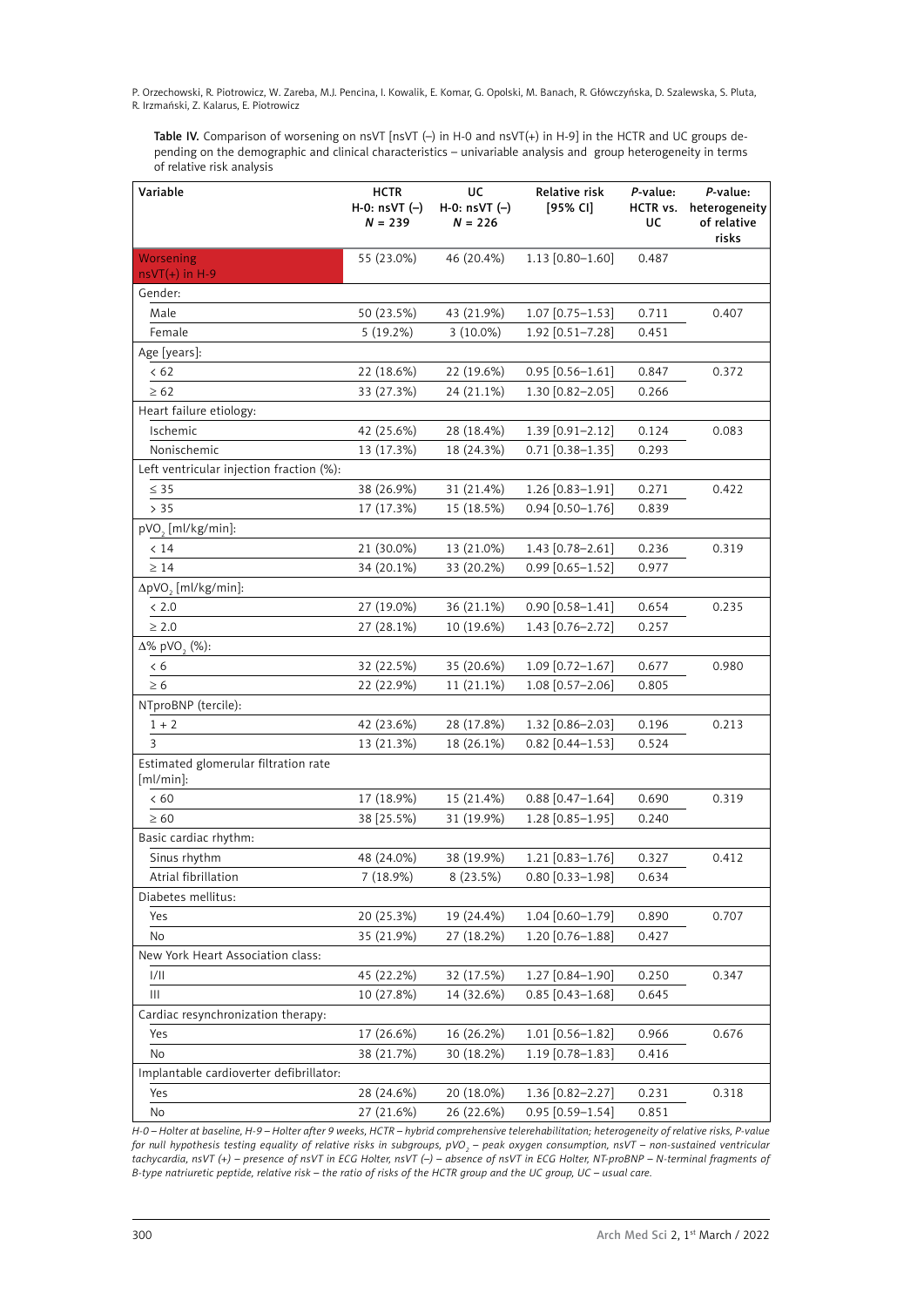Table V. Comparison of improvement in PVC  $\geq$  10 (PVC  $\geq$  10 (+) in H-0 and PVC  $\geq$  10 (-) in H-9) in the HCTR and UC groups depending on the demographic and clinical characteristics – univariable analysis and group heterogeneity in terms of relative benefit analysis

| Variable                                             | <b>HCTR</b><br>$H-O:$<br>$PVC \ge 10 (+)$<br>$N = 221$ | UC<br>H-0:<br>$PVC \ge 10 (+)$<br>$N = 242$ | Relative benefit<br>[95% CI] | P-value:<br>HCTR vs.<br>UC | P-value:<br>heterogeneity<br>of relative<br>benefits |
|------------------------------------------------------|--------------------------------------------------------|---------------------------------------------|------------------------------|----------------------------|------------------------------------------------------|
| Improvement                                          | 33 (14.9%)                                             | 43 (17.8%)                                  | $0.84$ [0.55-1.27]           | 0.411                      |                                                      |
| H-9: PVC $\geq$ 10 (-)                               |                                                        |                                             |                              |                            |                                                      |
| Gender:                                              |                                                        |                                             |                              |                            |                                                      |
| Male                                                 | 31 (15.2%)                                             | 40 (17.9%)                                  | $0.85$ [0.55-1.31]           | 0.460                      | 0.835                                                |
| Female                                               | 2(11.8%)                                               | 3(16.7%)                                    | $0.71$ [0.13-3.72]           | 1.000                      |                                                      |
| Age [years]:                                         |                                                        |                                             |                              |                            |                                                      |
| < 62                                                 | 21 (23.6%)                                             | 25 (21.5%)                                  | 1.09 [0.66-1.82]             | 0.728                      | 0.225                                                |
| $\geq 62$                                            | 12 (9.1%)                                              | 18 (14.3%)                                  | $0.64$ [0.32-1.27]           | 0.193                      |                                                      |
| Heart failure etiology:                              |                                                        |                                             |                              |                            |                                                      |
| Ischemic                                             | 18 (12.2%)                                             | 27 (16.9%)                                  | $0.72$ [0.41-1.25]           | 0.240                      | 0.388                                                |
| Nonischemic                                          | 15 (20.5%)                                             | 16 (19.5%)                                  | 1.05 [0.56-1.98]             | 0.872                      |                                                      |
| Left ventricular injection fraction (%):             |                                                        |                                             |                              |                            |                                                      |
| $\leq$ 35                                            | 25 (15.7%)                                             | 27 (14.4%)                                  | $1.09$ [0.66-1.80]           | 0.739                      | 0.046                                                |
| > 35                                                 | 8 (12.9%)                                              | 16 (29.1%) <sup>3</sup>                     | $0.44$ [0.21-0.95]           | 0.030                      |                                                      |
| pVO <sub>2</sub> [ml/kg/min]:                        |                                                        |                                             |                              |                            |                                                      |
| < 14                                                 | 6(8.2%)                                                | 13 (14.6%)                                  | $0.56$ [0.22-1.41]           | 0.209                      | 0.326                                                |
| $\geq 14$                                            | 27 (18.2%)                                             | 30 (19.7%)                                  | $0.92$ [0.58-1.48]           | 0.742                      |                                                      |
| ΔpVO <sub>2</sub> [ml/kg/min]:                       |                                                        |                                             |                              |                            |                                                      |
| < 2.0                                                | 22 (13.9%)                                             | 34 (19.0%)                                  | $0.73$ $[0.45 - 1.20]$       | 0.212                      | 0.138                                                |
| $\geq 2.0$                                           | 11 (18.0%)                                             | 6(11.3%)                                    | 1,59 [0.63-4.02]             | 0.316                      |                                                      |
| $\Delta\%$ pVO <sub>2</sub> (%):                     |                                                        |                                             |                              |                            |                                                      |
| < 6                                                  | 20 (13.8%)                                             | 33 (18.9%)                                  | $0.73$ [0.44-1.22]           | 0.225                      | 0.178                                                |
| $\geq 6$                                             | 13 (17.6%)                                             | 7(12.3%)                                    | $1.43$ [0.61-3.35]           | 0.404                      |                                                      |
| NTproBNP (tercile):                                  |                                                        |                                             |                              |                            |                                                      |
| $1 + 2$                                              | 24 (17.8%)                                             | 25 (18.2%)                                  | $0.97$ [0.59-1.62]           | 0.920                      | 0.316                                                |
| 3                                                    | 9(10.5%)                                               | 18 (17.1%)                                  | $0.61$ [0.29-1.29]           | 0.187                      |                                                      |
| Estimated glomerular filtration rate<br>$[ml/min]$ : |                                                        |                                             |                              |                            |                                                      |
| < 60                                                 | 10 (12.3%)                                             | 13 (17.3%)                                  | $0.71$ [0.33-1.53]           | 0.380                      | 0.596                                                |
| $\geq 60$                                            | 23 (16.4%)                                             | 30 (18.0%)                                  | $0.91$ [0.56-1.50]           | 0.723                      |                                                      |
| Basic cardiac rhythm:                                |                                                        |                                             |                              |                            |                                                      |
| Sinus rhythm                                         | 28 (16.7%)                                             | 32 (16.7%)                                  | $0.99$ [0.63-1.58]           | 0.982                      | 0.121                                                |
| Atrial fibrillation                                  | 5(9.4%)                                                | 11 (22.0%)                                  | $0.43$ [0.16-1.15]           | 0.078                      |                                                      |
| Diabetes mellitus:                                   |                                                        |                                             |                              |                            |                                                      |
| Yes                                                  | 14 (17.11)                                             | 12 (13.9%)                                  | 1.22 [0.60-2.49]             | 0.576                      | 0.195                                                |
| No                                                   | 19 (13.7%)                                             | 31 (19.9%)                                  | $0.69$ [0.41-1.16]           | 0.156                      |                                                      |
| New York Heart Association class:                    |                                                        |                                             |                              |                            |                                                      |
| 1/11                                                 | 31 (16.9%)                                             | 37 (19.7%)                                  | $0.86$ [0.56-1.33]           | 0.495                      | 0.475                                                |
| $\mathop{\rm III}$                                   | 2(5.3%)                                                | $6(11.1\%)$                                 | $0.47$ [0.10-2.22]           | 0.463                      |                                                      |
| Cardiac resynchronization therapy:                   |                                                        |                                             |                              |                            |                                                      |
| Yes                                                  | 11 (16.9%)                                             | 9(12.2%)                                    | 1.39 [0.62-3.15]             | 0.425                      | 0.147                                                |
| No                                                   | 22 (14.1%)                                             | 34 (20.2%)                                  | $0.70$ [0.43-1.14]           | 0.144                      |                                                      |
| Implantable cardioverter defibrillator:              |                                                        |                                             |                              |                            |                                                      |
| Yes                                                  | 20 (16.9%)                                             | 26 (18.8%)                                  | $0.90$ [0.53-1.53]           | 0.694                      | 0.737                                                |
| No                                                   | 13 (12.6%)                                             | 17 (16.4%)                                  | $0.77$ [0.40-1.51]           | 0.447                      |                                                      |

*H-0 – Holter at baseline, H-9 – Holter after 9 weeks, HCTR – hybrid comprehensive telerehabilitation, heterogeneity of relative benefits –*  p-value for null hypothesis testing equality of relative benefits in subgroups, pVO<sub>2</sub> – peak oxygen consumption, NT-proBNP – N-terminal *fragments of B-type natriuretic peptide, PVCs – premature ventricular complexes, PVC* ≥ *10 (+) – presence of PVCs* ≥ *10 beats per hour in ECG Holter, PVC* ≥ *10 (–) – absence of PVCs* ≥ *10 beats per hour in ECG Holter, relative benefit – the ratio of benefits of the HCTR group and the UC group, UC – usual care.*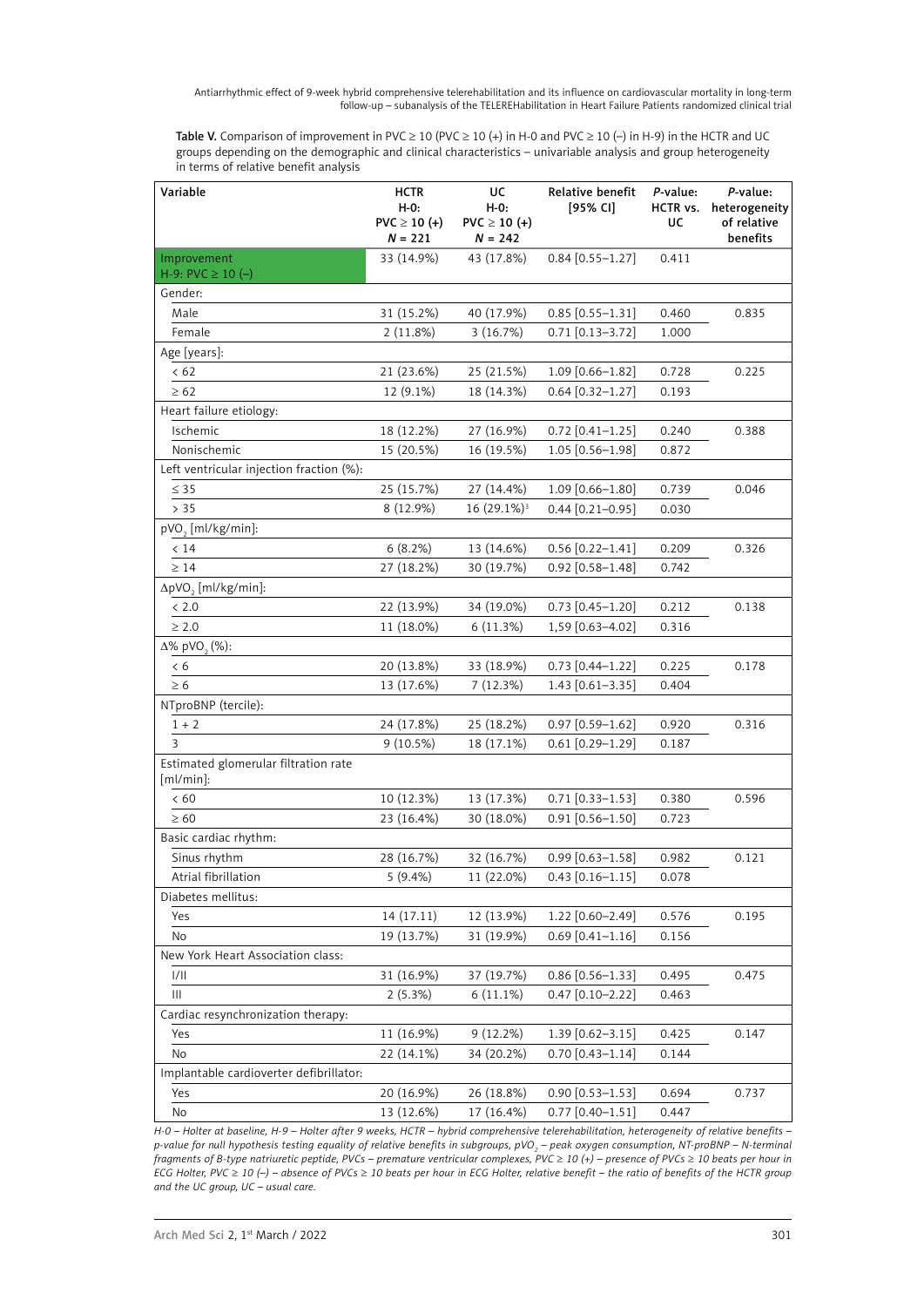Table VI. Comparison of worsening in PVCs  $\geq 10$  [PVC  $\geq 10$  (-) in H-0 and PVC  $\geq 10$  (+) in H-9] in the HCTR and UC groups depending on the demographic and clinical characteristics – univariable analysis and group heterogeneity in terms of relative risk analysis

| Variable                                             | <b>HCTR</b><br>$H-O:$<br>$PVC \ge 10 (-)$<br>$N = 161$ | UC<br>H-0:<br>$PVC \ge 10 (-)$<br>$N = 149$ | Relative risk<br>[95% CI] | P-value:<br>HCTR vs.<br>UC | P-value:<br>heterogeneity<br>of relative<br>risks |
|------------------------------------------------------|--------------------------------------------------------|---------------------------------------------|---------------------------|----------------------------|---------------------------------------------------|
| Worsening                                            | 36 (22.4%)                                             | 33 (22.1%)                                  | $1.01$ [0.67-1.53]        | 0.964                      |                                                   |
| H-9: PVC $\geq$ 10 (+)                               |                                                        |                                             |                           |                            |                                                   |
| Gender:                                              |                                                        |                                             |                           |                            |                                                   |
| Male                                                 | 32 (23.2%)                                             | 28 (22.8%)                                  | 1.02 [0.65-1.59]          | 0.935                      | 0.854                                             |
| Female                                               | 4(17.4%)                                               | 5(19.2%)                                    | 0.90 [0.28-2.97]          | 1.000                      |                                                   |
| Age [years]:                                         |                                                        |                                             |                           |                            |                                                   |
| < 62                                                 | 17 (19.5%)                                             | 13 (16.7%)                                  | 1.17 [0.61-2.26]          | 0.633                      | 0.562                                             |
| $\geq 62$                                            | 19 (25.7%)                                             | 20 (28.2%)                                  | $0.91$ [0.53-1.56]        | 0.735                      |                                                   |
| Heart failure etiology:                              |                                                        |                                             |                           |                            |                                                   |
| Ischemic                                             | 28 (26.7%)                                             | 24 (27.0%)                                  | $0.99$ [0.62-1.58]        | 0.963                      | 0.946                                             |
| Nonischemic                                          | 8 (14.3%)                                              | $9(15.0\%)$                                 | $0.95$ [0.40-2.30]        | 0.913                      |                                                   |
| Left ventricular injection fraction (%):             |                                                        |                                             |                           |                            |                                                   |
| $\leq$ 35                                            | 21 (23.9%)                                             | 23 (27.4%)                                  | $0.87$ [0.52-1.45]        | 0.597                      | 0.345                                             |
| > 35                                                 | 15 (20.5%)                                             | 10 (15.4%)                                  | 1.34 [0.65-2.76]          | 0.432                      |                                                   |
| pVO <sub>2</sub> [ml/kg/min]:                        |                                                        |                                             |                           |                            |                                                   |
| < 14                                                 | 12 (29.3%)                                             | 11 (27.5%)                                  | $1.06$ [0.53-2.13]        | 0.860                      | 0.853                                             |
| $\geq 14$                                            | 24 (20.0%)                                             | 22 (20.4%)                                  | $0.98$ [0.59-1.65]        | 0.944                      |                                                   |
| ΔpVO <sub>2</sub> [ml/kg/min]:                       |                                                        |                                             |                           |                            |                                                   |
| < 2.0                                                | 18 (20.2%)                                             | 29 (25.7%)                                  | $0.79$ [0.47-1.32]        | 0.364                      | 0.070                                             |
| > 2.0                                                | 18 (25.0%)                                             | 4 (11.8%)                                   | 2.12 [0.77-5.80]          | 0.117                      |                                                   |
| $\Delta\%$ pVO <sub>2</sub> (%):                     |                                                        |                                             |                           |                            |                                                   |
| < 6                                                  | 19 (20.6%)                                             | 26 (24.1%)                                  | $0.86$ [0.51-1.45]        | 0.563                      | 0.323                                             |
| > 6                                                  | 17 (25.6%)                                             | 7(17.9%)                                    | 1.37 [0.30-3.02]          | 0.422                      |                                                   |
| NTproBNP (tercile):                                  |                                                        |                                             |                           |                            |                                                   |
| $1\,+\,2$                                            | 19 (15.8%)                                             | 23 (20.4%)                                  | $0.78$ [0.45-1.35]        | 0.370                      | 0.123                                             |
| 3                                                    | 17 (41.5%)                                             | 10 (27.8%)                                  | 1.49 [0.79-2.83]          | 0.209                      |                                                   |
| Estimated glomerular filtration rate<br>$[ml/min]$ : |                                                        |                                             |                           |                            |                                                   |
| < 60                                                 | 18 (29.5%)                                             | 14 (29.8%)                                  | $0.99$ [0.55-1.78]        | 0.975                      | 0.959                                             |
| $\geq 60$                                            | 18 [18.0%]                                             | 19 (18.6%)                                  | $0.97$ [0.54-1.73]        | 0.908                      |                                                   |
| Basic cardiac rhythm:                                |                                                        |                                             |                           |                            |                                                   |
| Sinus rhythm                                         | 30 (22.1%)                                             | 30 (23.8%)                                  | $0.93$ [0.59-1.44]        | 0.736                      | 0.433                                             |
| Atrial fibrillation                                  | 5(21.7%)                                               | 3 (13.6%)                                   | 1.59 [0.43-5.89]          | 0.699                      |                                                   |
| Diabetes mellitus:                                   |                                                        |                                             |                           |                            |                                                   |
| Yes                                                  | 16 (34.0%)                                             | 20 (41.7%)                                  | $0.82$ [0.49-1.37]        | 0.444                      | 0.228                                             |
| No                                                   | 20 (17.5%)                                             | 13 (12.9%)                                  | 1.36 [0.72-2.60]          | 0.343                      |                                                   |
| New York Heart Association class:                    |                                                        |                                             |                           |                            |                                                   |
| 1/11                                                 | 29 (20.9%)                                             | 24 (18.9%)                                  | 1.10 [0.68-1.79]          | 0.688                      | 0.460                                             |
| $\mathop{\rm III}\nolimits$                          | 7(31.8%)                                               | $9(40.9\%)$                                 | $0.78$ [0.35-1.72]        | 0.531                      |                                                   |
| Cardiac resynchronization therapy:                   |                                                        |                                             |                           |                            |                                                   |
| Yes                                                  | 7(16.3%)                                               | 15 (42.9%)                                  | $0.38$ [0.17-0.83]        | 0.009                      | 0.002                                             |
| No                                                   | 29 (24.6%)                                             | 18 (15.8%)                                  | 1.56 [0.92-2.64]          | 0.096                      |                                                   |
| Implantable cardioverter<br>defibrillator:           |                                                        |                                             |                           |                            |                                                   |
| Yes                                                  | 20 (27.8%)                                             | 12 (17.7%)                                  | 1.57 [0.83-2.97]          | 0.154                      | 0.057                                             |
| No                                                   | 16 (18.0%)                                             | 21 (25.9%)                                  | $0.69$ [0.39-1.23]        | 0.210                      |                                                   |

*H-0 – Holter at baseline, H-9 – Holter after 9 weeks, HCTR – hybrid comprehensive telerehabilitation, heterogeneity of relative risks –*  p-value for null hypothesis testing equality of relative risks in subgroups, pVO<sub>2</sub> – peak oxygen consumption, NT-proBNP – N-terminal *fragments of B-type natriuretic peptide, PVCs – premature ventricular complexes, PVC* ≥ *10 (+) – presence of PVCs* ≥ *10 beats per hour in ECG Holter, PVC* ≥ *10 (–) – absence of PVCs* ≥ *10 beats per hour in ECG Holter, relative risk – the ratio of risks of the HCTR group and the UC group, UC – usual care.*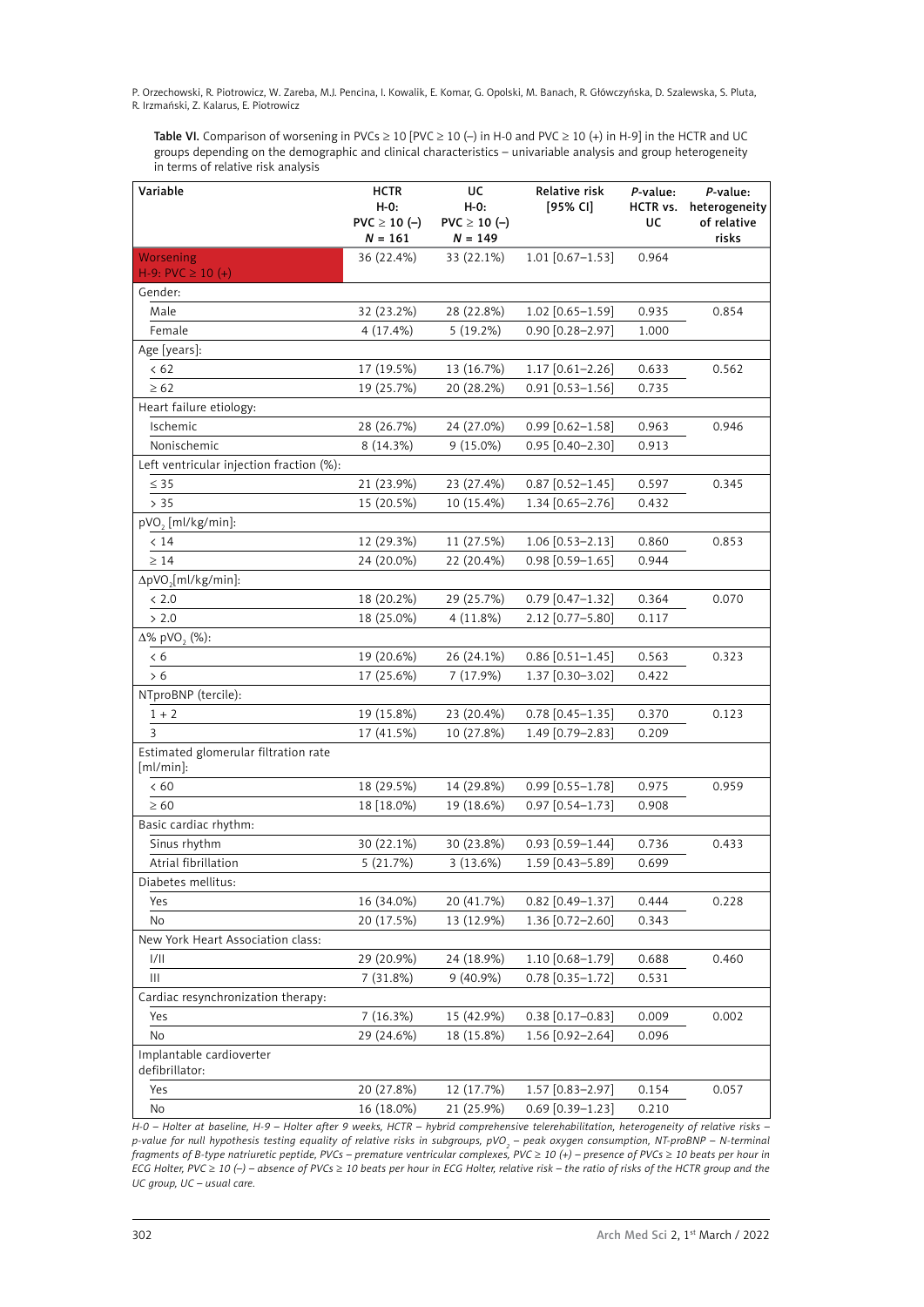Table VII. Independent factors determining improvement/worsening effect in nsVT /PVCs  $\geq$  10 in HCTR + UC groups – multivariable analysis

| Clinical variables                                                                          | Odds ratio [95% CI] | P-value  | C-statistic [95% CI]   |  |  |  |
|---------------------------------------------------------------------------------------------|---------------------|----------|------------------------|--|--|--|
| Improvement effect in nsVT $[nSVT (+)$ in H-0 and nsVT $(-)$ in H-9                         |                     |          |                        |  |  |  |
| LVEF > 35% vs. $\leq$ 35%                                                                   | 2.95 [1.72-5.06]    | < 0.0001 | $0.620$ [0.561; 0.679] |  |  |  |
| Gender: female vs. male                                                                     | $2.39$ [1.07-5.34]  | 0.034    |                        |  |  |  |
| Worsening effect in nsVT [nsVT $(-)$ in H-0 and nsVT $(+)$ in H-9]                          |                     |          |                        |  |  |  |
| NYHA class at base - III vs. I/II                                                           | $1.81$ [1.05-3.12]  | 0.032    | $0.546$ [0.500; 0.592] |  |  |  |
| Improvement effect in PVC $\geq$ 10 (PVC $\geq$ 10 (+) in H-0 and PVC $\geq$ 10 (-) in H-9] |                     |          |                        |  |  |  |
| Age $< 62$ years                                                                            | $2.13$ [1.28-3.52]  | 0.003    | $0.625$ [0.562; 0.687] |  |  |  |
| NYHA class at base - I/II vs. III                                                           | 2.23 [1.03-4.86]    | 0.042    |                        |  |  |  |
| Worsening effect in PVC $\geq$ 10 [PVC $\geq$ 10 (-) in H-0 and PVC $\geq$ 10 (+) in H-9]   |                     |          |                        |  |  |  |
| $DM (+) vs. DM (-)$                                                                         | 3.41 [1.95-5.97]    | & 0.001  | $0.641$ [0.575; 0.707] |  |  |  |

*95% CI – 95% confidence interval, DM (+) – presence of diabetes mellitus, DM (–) – absence of diabetes mellitus, LVEF – left ventricular injection fraction, nsVT – non-sustained ventricular tachycardia, nsVT (+) – presence of nsVT in ECG Holter, nsVT (–) – absence of nsVT in ECG Holter, NYHA – New York Heart Association, PVCs – premature ventricular complexes, PVC ≥ 10 (+) – presence of PVCs ≥ 10 beats per hour in ECG Holter, PVC* ≥ *(–) – absence of PVCs* ≥ *10 beats per hour in ECG Holter.*

#### Heart failure, VA and safety of exercise training

Changes in the electrical and mechanical function of the failing heart, including left ventricular remodeling, fibrosis, regional hypertrophy and increased vascular resistances, can predispose a HF patient to VA [1, 12].

One of the factors responsible for VA in HF patients is the activation of neurohormonal mechanisms. Sympathetic stimulation and down-regulation of the parasympathetic system contribute not only to the proarrhythmic environment, but also to changes in the mechanical function of the heart muscle that lead to myocardial remodeling and fibrosis, which in turn increase the risk of arrhythmias [1].

Considering the above, it should be noted that physical effort during exercise training can lead to an acute increase in the susceptibility to VA by activating the sympathetic nervous system, decreasing vagal activity and increasing hemodynamic overload of the cardiovascular system [13, 14].

These considerations underscore the importance of the exercise training plan in terms of



its type (endurance, resistance and strength), intensity (aerobic versus anaerobic); method (continuous versus intermittent/interval); setting (center-based versus home-based); application (systemic, regional and respiratory muscle) and

Table VIII. Cardiovascular death; multiple comparisons of the pairs of survival curves using the Bonferroni correction of the raw *p-*values

| nsVT                     |                          |          |        | P-value    |
|--------------------------|--------------------------|----------|--------|------------|
| Strata comparison        |                          | $\chi^2$ | Raw    | Bonferroni |
| HCTR, worsening effect   | HCTR, improvement effect | 12.0127  | 0.0005 | 0.0032     |
| HCTR, worsening effect   | UC, worsening effect     | 0.0755   | 0.7835 | 1.0000     |
| HCTR, worsening effect   | UC, improvement effect   | 4.8831   | 0.0271 | 0.1627     |
| HCTR, improvement effect | UC, worsening effect     | 10.2235  | 0.0014 | 0.0083     |
| HCTR, improvement effect | UC, improvement effect   | 1.2201   | 0.2693 | 1.0000     |
| UC, worsening effect     | UC, improvement effect   | 3.8069   | 0.0510 | 0.3063     |

*Adjustment for multiple comparisons for the logrank test, nsVT – non-sustained ventricular tachycardia, HCTR – hybrid comprehensive telerehabilitation, UC – usual care.*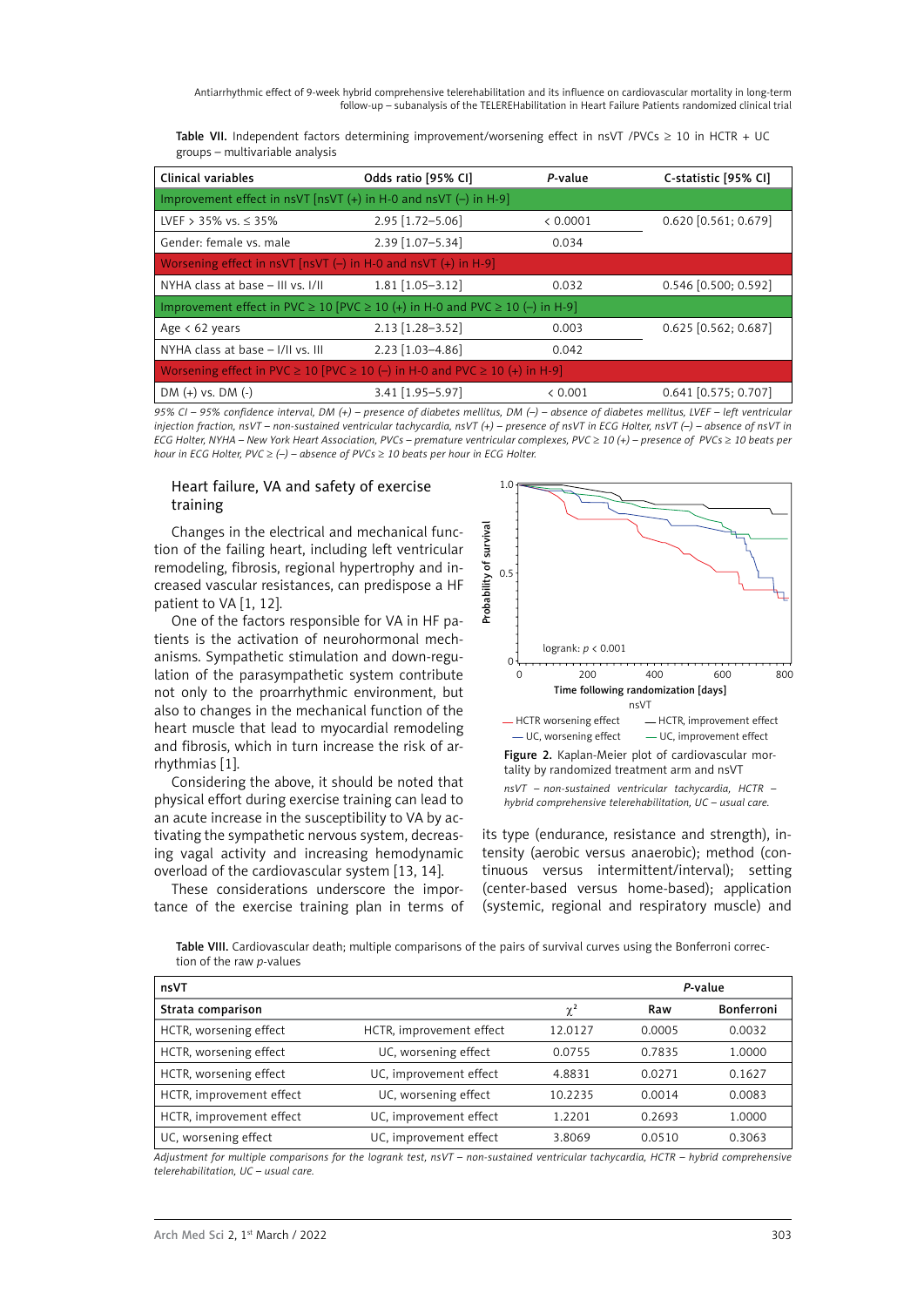control (supervised versus non-supervised) [15]. This highly systematic approach to training makes it safe as a therapeutic strategy in HF patients.

Previously published results of the TELEREH-HF study confirmed the safety of HCTR when it is individually tailored to the patient's clinical presentation and needs [6]. In comparison with UC, HCTR is safe due to not being associated with exacerbation of VA.

These findings should further encourage the implementation of telerehabilitations at the patient's home.

In this substudy, we analyzed another issue; namely, we sought to determine whether a 9-week safe and functionally effective exercise training program activates mechanisms affecting the frequency of occurrence of potentially prognostically significant VA.

# Heart failure, exercise training and the incidence of prognostically significant VA

The beneficial effects of long-term moderate exercise on preventing arrhythmias include the improvement in autonomic balance in favor of the vagal component, the improvement in baroreflex sensitivity, the improvement in left ventricular dysfunction through the enhancement of myocardial perfusion and contractility, and the improvement in the endothelium-dependent dilation of coronary arteries [16].

Despite this pathophysiological evidence, there are very few available studies assessing whether the improvement effect of exercise training on functional outcomes results in a positive effect on VA in HF patients. Moreover, in published trials evaluating the effect of the rehabilitation process on VA, we found a small number of patients with a reduced LVEF ≤ 40% [4, 9].

The available studies are further limited by their methodology as they are mostly single centered retrospective studies, hindered by small numbers of subjects and lack of randomization or a control group.

Hertzeanu *et al.* concluded that a long-term (36 or 60 months) rehabilitation program decreases neuroadrenergic activity, the arrhythmogenic effect of catecholamines and consequently the incidence of VA in post-myocardial infarction patients with left ventricular dysfunction (LVEF < 40%), compared with similar patients who were not in any rehabilitation program [9]. Comparing the above results to ours, we should point out that, on the one hand, we were concentrated only on potentially prognostically significant arrhythmias (nsVT and PVC frequency), and, on the other hand, the period of exercise training in the TELEREH-HF study was shorter (9 weeks). Perhaps it was too short to achieve the advantageous impact on the

neuroadrenergic activity and trigger the beneficial effect on preventing VA.

Boukhris *et al.* assessed the impacts of out-patient rehabilitation on ventricular repolarization indexes (QTc, QTc dispersion) and VA in patients suffering from coronary artery disease with type 2 diabetes (8% of them had LVEF less than 30%) [4]. They concluded that rehabilitation resulted in improvement in the majority of ventricular repolarization indexes in the studied population, decreasing the frequency of VA. The relatively small and heterogeneous sample of the study (122 patients), the fact that the ECG Holter analysis focused only on Lown classes and the lack of a control group for the intervention make it difficult to directly compare these results to our study. Moreover, different protocols and models of rehabilitation and their different intensity, duration, comprehensiveness make them difficult to compare to the results obtained in our study.

# Predictors determining improvement and the worsening effect of HCTR in VA

The multivariable analysis of the entire population (both HCTR and UC groups) did not identify HCTR as an independent factor determining both improvement and the worsening effect in terms of nsVT or PVCs ≥ 10, after 9 weeks of both therapeutic strategies. It should be mentioned, however, that it identified independent factors associated with an improvement effect such as female sex, age < 62 years, LVEF > 35% and NYHA class I or II. These variables are not unexpected and were previously identified in other reports [5]. Unfortunately, none of these studies focused on the occurrence of prognostically significant VA evaluated as in our study (nsVT, PVCs  $\geq$  10). This also supports the notion that healthier HF subjects (relatively young, with better functional class and higher LVEF) have lower risk of arrhythmic events [5].

We found no previous reports indicating the worsening effect of rehabilitation on VA. However, it should be noted that the multivariable analysis of the entire population (both HCTR and UC groups) identified independent factors associated with the worsening effect, namely, NYHA class III at baseline and diabetes mellitus. This is in line with the notion that high NYHA functional class is a marker of high-risk patients and was independently related to an increased risk of death from cardiovascular origin [5, 17]. Briongos-Figuero *et al.* found that cardiovascular mortality risk was highest in NYHA class III compared with NYHA I and NYHA II patients [17].

Also, it is becoming increasingly apparent that diabetes mellitus impacts the electrical conduction system of the heart, leading to brady- and tachyarrhythmias, including life-threatening VA.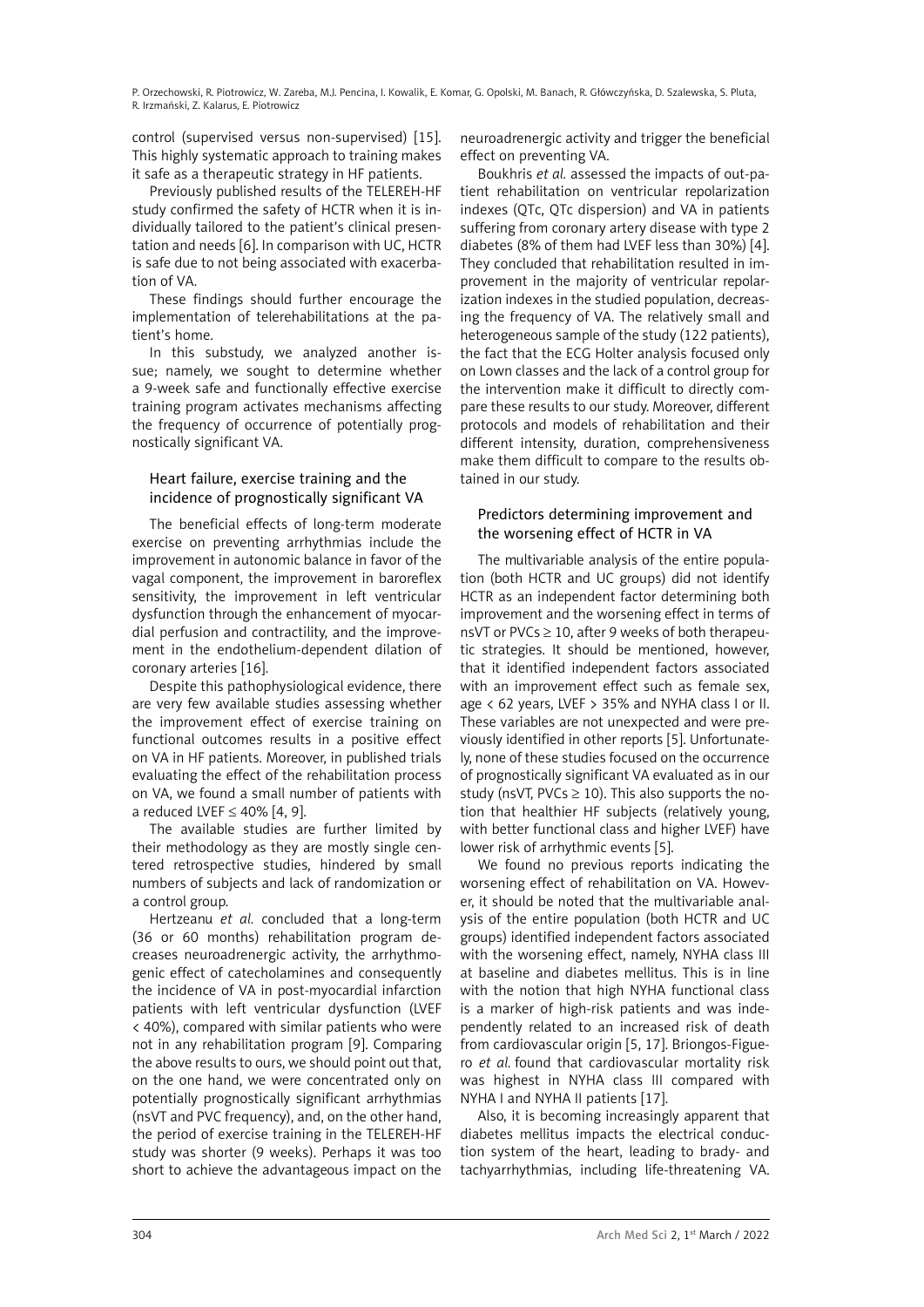The relationship between diabetes and arrhythmias is complex and multifactorial, including autonomic dysfunction, atrial and ventricular remodeling and molecular alterations [18].

Movahed *et al.* concluded that diabetes could be an independent risk marker of VA and using multivariate analysis, diabetes remained independently associated with ventricular fibrillation [19]. The presence of diabetes negates the beneficial effects of rehabilitation on QT dispersion as an independent predictor for VA and sudden cardiac death [7].

# Prognostically significant improvement of physical capacity and long-term cardiovascular mortality

Considering the physical capacity assessed on the basis of CPET results as a prognostic significance parameter of the effect of HCTR, we compared it with the effect of HCTR on nsVT or PVCs ≥ 10 treated also as a prognostic significance parameter. According to Tabet *et al.* we assumed  $\Delta pVO_2 \geq 2.0$  ml/kg/min and  $\Delta\%$  pVO<sub>2</sub>  $\geq 6\%$  after 9 weeks of telerehabilitation as the prognostically significant improvement of physical capacity in CPET [20].In our study, being assigned to the HCTR group, and achieving prognostically significant improvement of physical capacity in CPET, did not correlate with the antiarrhythmic effect in terms of incidence of nsVT or PVCs  $\geq$  10. On the other hand, in the HCTR group alone, the antiarrhythmic effect in terms of incidence of nsVT significantly reduced cardiovascular mortality in long-term follow-up. It means that significant improvement in physical capacity after 9 weeks of HCTR is insufficient to reduce cardiovascular mortality in long-term follow-up. The achievement of an antiarrhythmic effect in the HCTR group is the necessary condition to significantly reduce cardiovascular mortality in long-term follow-up in HF patients.

The question is why in our study the functional improvement after telerehabilitation did not affect the occurrence of nsVT or PVCs  $\geq$  10. Perhaps the period of 9 weeks of telerehabilitation is sufficient to improve physical capacity but too short to trigger the beneficial effect of long-term moderate exercise on preventing arrhythmias, particularly the improvement in autonomic balance in favor of the vagal component and the improvement in baroreflex sensitivity [15, 16].

In conclusion, significant improvement in physical capacity after 9 weeks of HCTR did not correlate with the antiarrhythmic effect in terms of incidence of nsVT or PVCs  $\geq$  10, and this improvement is insufficient to reduce cardiovascular mortality in long-term follow-up. Only through the achievement of the antiarrhythmic effect in terms of incidence of nsVT after the 9-week HCTR is cardiovascular mortality significantly reduced in long-term follow-up in HF patients.

# Acknowledgments

The research project was funded by the National Centre for Research and Development, Warsaw, Poland (grant STRATEGMED/233547/13/ NCBR/2015). The authors thank all of the medical and technology TELEREH-HF team.

# Conflict of interest

The authors were supported by the National Centre for Research and Development, Warsaw, Poland (grant STRATEGMED/233547/13/ NCBR/2015).

# References

- 1. Varma N, Cygankiewicz I, Turakhia MP, et al. 2021 ISHNE/HRS/EHRA/APHRS Expert Collaborative Statement on mHealth in Arrhythmia Management: Digital Medical Tools for Heart Rhythm Professionals: From the International Society for Holter and Noninvasive Electrocardiology/Heart Rhythm Society/European Heart Rhythm Association/Asia-Pacific Heart Rhythm Society. Ann Noninvasive Electrocardiol 2021; 26: e12795.
- 2. [Podrid PJ,](https://www.ncbi.nlm.nih.gov/pubmed/?term=Podrid PJ%5BAuthor%5D&cauthor=true&cauthor_uid=1626494) [Fogel RI,](https://www.ncbi.nlm.nih.gov/pubmed/?term=Fogel RI%5BAuthor%5D&cauthor=true&cauthor_uid=1626494) [Fuchs TT](https://www.ncbi.nlm.nih.gov/pubmed/?term=Fuchs TT%5BAuthor%5D&cauthor=true&cauthor_uid=1626494). Ventricular arrhythmia in congestive heart failure. [Am J Cardiol](file:///D:/Prace/AMS%20manuscript%20accepted_roboczy/../../Abc/Desktop/CIRCULATION JOURNAL/Am J Cardiol) 1992; 69: 82G-95G.
- 3. Ponikowski P, Voors AA, Anker SD, et al. 2016 ESC Guidelines for the diagnosis and treatment of acute and chronic heart failure: The Task Force for the diagnosis and treatment of acute and chronic heart failure of the European Society of Cardiology (ESC) Developed with the special contribution of the Heart Failure Association (HFA) of the ESC. [Eur Heart J](file:///D:/Prace/AMS%20manuscript%20accepted_roboczy/../../Abc/Desktop/CIRCULATION JOURNAL/Eur Heart J) 2016; 37: 2129-200.
- 4. [Boukhris M,](https://www.ncbi.nlm.nih.gov/pubmed/?term=Boukhris M%5BAuthor%5D&cauthor=true&cauthor_uid=25842357) [Tomasello SD](https://www.ncbi.nlm.nih.gov/pubmed/?term=Tomasello SD%5BAuthor%5D&cauthor=true&cauthor_uid=25842357), Impacts of cardiac rehabilitation on ventricular repolarization indexes and ventricular arrhythmias in patients affected by coronary artery disease and type 2 diabetes. [Heart Lung](file:///D:/Prace/AMS%20manuscript%20accepted_roboczy/../../Abc/Desktop/CIRCULATION JOURNAL/Heart  Lung,) 2015; 44: 199-204.
- 5. [Kato J](https://www.ncbi.nlm.nih.gov/pubmed/?term=Kato J%5BAuthor%5D&cauthor=true&cauthor_uid=30342788), [Koike A](https://www.ncbi.nlm.nih.gov/pubmed/?term=Koike A%5BAuthor%5D&cauthor=true&cauthor_uid=30342788), [Kuroki K](https://www.ncbi.nlm.nih.gov/pubmed/?term=Kuroki K%5BAuthor%5D&cauthor=true&cauthor_uid=30342788), et al. Safety and efficacy of in-hospital cardiac rehabilitation following antiarrhythmic therapy for patients with electrical storm. J Cardiol 2019; 73: 171-8.
- 6. [Piotrowicz E,](https://www.ncbi.nlm.nih.gov/pubmed/?term=Piotrowicz E%5BAuthor%5D&cauthor=true&cauthor_uid=31734701) [Pencina MJ](https://www.ncbi.nlm.nih.gov/pubmed/?term=Pencina MJ%5BAuthor%5D&cauthor=true&cauthor_uid=31734701), [Opolski G](https://www.ncbi.nlm.nih.gov/pubmed/?term=Opolski G%5BAuthor%5D&cauthor=true&cauthor_uid=31734701), et al. Effects of a 9-week hybrid comprehensive telerehabilitation program on long-term outcomes in patients with heart failure: the telerehabilitation in heart failure patients (TELEREH-HF) randomized clinical trial. [JAMA Cardiol](file:///D:/Prace/AMS%20manuscript%20accepted_roboczy/../../Abc/Desktop/CIRCULATION JOURNAL/JAMA Cardiol. 2019;5:300-308) [2019; 5: 300-8](file:///D:/Prace/AMS%20manuscript%20accepted_roboczy/../../Abc/Desktop/CIRCULATION JOURNAL/JAMA Cardiol. 2019;5:300-308).
- 7. Piotrowicz E, Piotrowicz R, Opolski G, Pencina MJ, Banach M, Zareba M. Hybrid comprehensive telerehabilitation in heart failure patients (TELEREH-HF): a randomized, multicenter, prospective, open-label, parallel group controlled trial – study design and description of the intervention. [Am Heart J 2019;](https://www.ncbi.nlm.nih.gov/pubmed/31654944) 217: 148-58.
- 8. Pluta S, Piotrowicz E, Piotrowicz R, et al. Remote monitoring of cardiac implantable electronic devices in patients undergoing hybrid comprehensive telerehabilitation in comparsion to the usual care. Subanalysis from Telerehabilitation in Heart Failure Patients (TELEREH-HF) randomized clinical trial. J Clin Med 2020; 9: 3729.